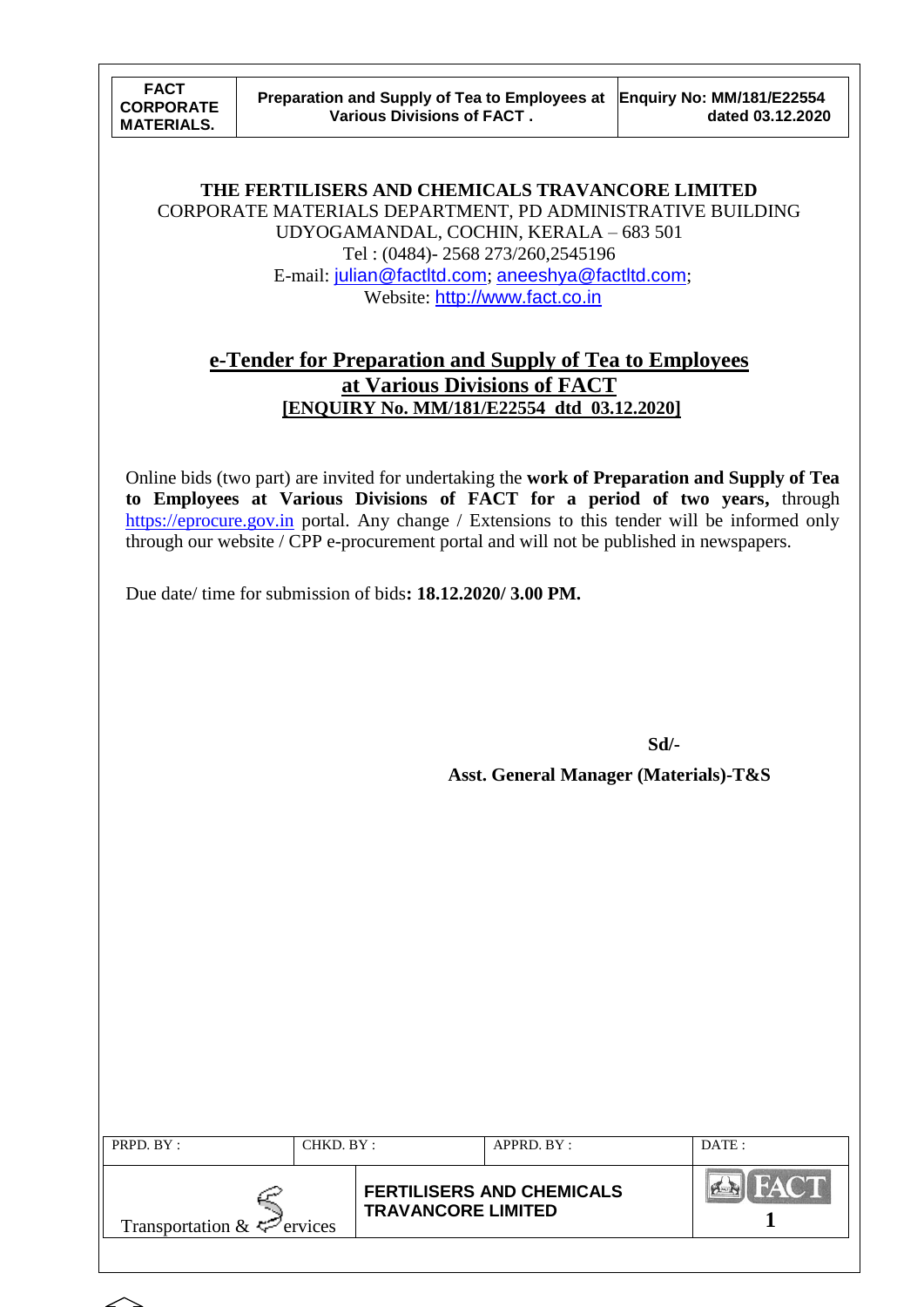#### **THE FERTILISERS AND CHEMICALS TRAVANCORE LTD**

#### **(A Government of India Enterprise)**

#### **NOTICE INVITING e-TENDERS**

Online bids (two part) are invited for undertaking the work of **Preparation and Supply of Tea to Employees at various Divisions of FACT for a period of two years** through [https://eprocure.gov.in](https://e-procure.gov.in/) portal. The details of work are described in the Scope of Work in Annexure-V. The bidders may also refer the Instructions to Bidders (Annexure-I), Special Terms and Conditions of Contract (Annexure-V) and Standard Terms and Conditions of Contract (Annexure VI) applicable for the proposed contract.

#### **PLEASE NOTE THAT ONLY ONLINE BIDS WILL BE CONSIDERED AGAINST THIS TENDER**

#### **Visit [https://eprocure.gov.in](https://eprocure.gov.in/) for online bid submission**

### **1.0 General Information**

| Enquiry No.                                        | MM/181/E22554 dated 03.12.2020                                                                                                                                                                                                                                                                  |
|----------------------------------------------------|-------------------------------------------------------------------------------------------------------------------------------------------------------------------------------------------------------------------------------------------------------------------------------------------------|
|                                                    | <b>TWO PART</b>                                                                                                                                                                                                                                                                                 |
| Mode of Tendering                                  | Part A: Pre-Qualification cum Techno-Commercial Bid                                                                                                                                                                                                                                             |
|                                                    | Part B: Price Bid (BOQ)                                                                                                                                                                                                                                                                         |
| Due date $&$ time for<br>Submission of bids        | 18.12.2020 / 03.00 P.M.                                                                                                                                                                                                                                                                         |
| Date $&$ Time for opening<br>of Part A of the Bid. | 19.12.2020 / 03.30 P.M.                                                                                                                                                                                                                                                                         |
| Name of<br>Work/Description                        | Preparation and Supply of Tea to Employees at Various Divisions of<br>FACT for a period of two years                                                                                                                                                                                            |
| <b>EMD</b>                                         | Rs.1,00,000/-                                                                                                                                                                                                                                                                                   |
| <b>Security Deposit</b>                            | 5% of the total contract value                                                                                                                                                                                                                                                                  |
| Period of contract                                 | 2 years from date of commencement of work as per LOI/work order                                                                                                                                                                                                                                 |
| Contacts                                           | 1) e-Tender Helpline: Mr. Ajino Anandh, Tel: +91 0484 256 8374,<br>9497334230, email: ajinoanandh@gmail.com<br>2) Mrs. Aneeshya Venugopal, Tel: +91 484 2568273,<br>e-mail: aneeshya@factltd.com<br>3) Mr. Julian Vijay Kumar, Tel: +91 484 2568260/8629, 2545196<br>e-mail: julian@factltd.com |

| PRPD. BY:                              | CHKD. BY: |                           | $APPRD$ $BY:$                    | $\overline{DATE}$ : |
|----------------------------------------|-----------|---------------------------|----------------------------------|---------------------|
| Transportation $\&\leq^{\sim}$ ervices |           | <b>TRAVANCORE LIMITED</b> | <b>FERTILISERS AND CHEMICALS</b> | HACTI               |

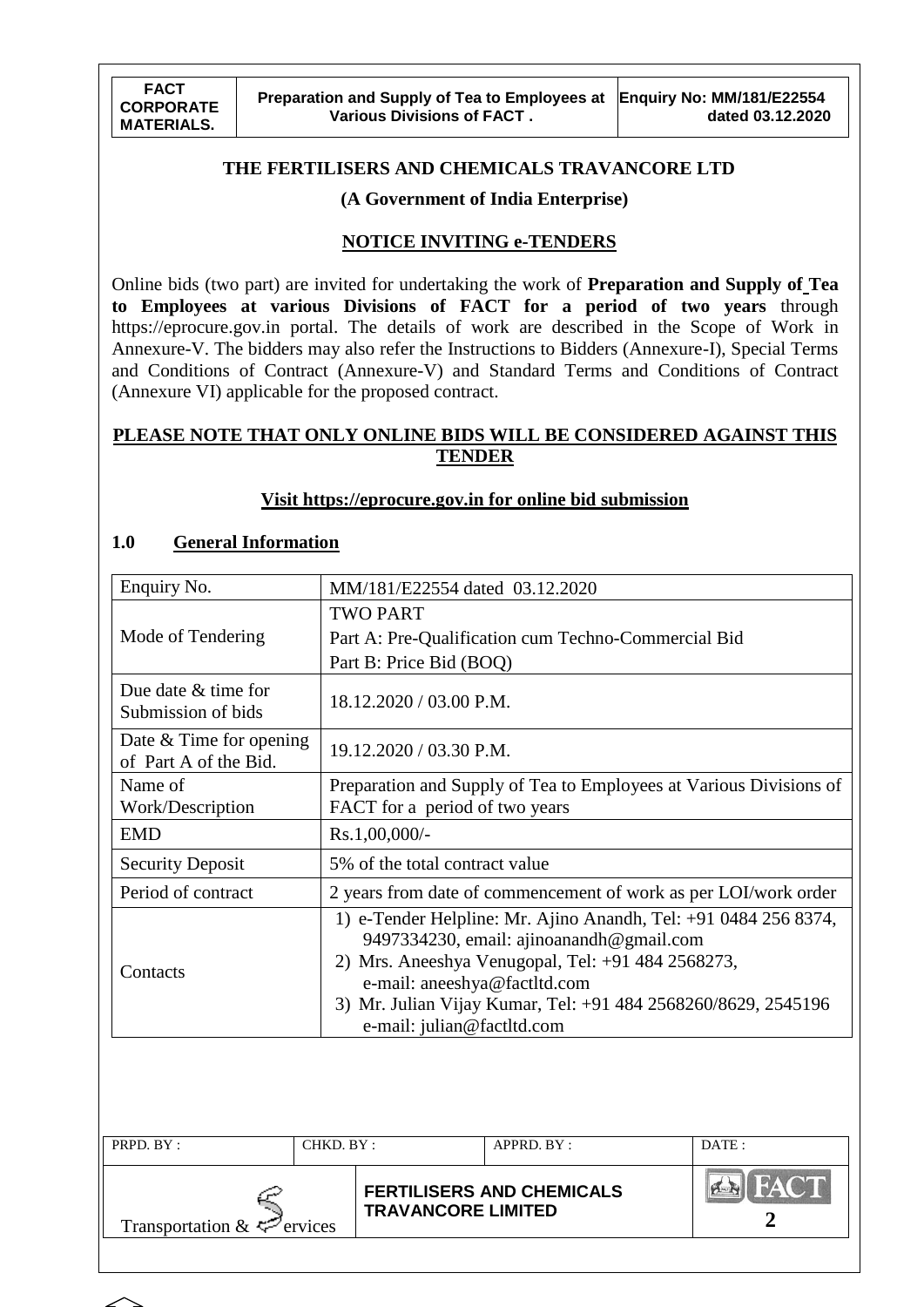#### **2.0 TENDER DOCUMENTS (e-TENDER):-**

Visit our website [www.fact.co.in](http://www.fact.co.in/) or Central Public Procurement Portal [https://eprocure.gov.in](https://eprocure.gov.in/) for tender documents. Bid submission shall be in electronic form through [https://eprocure.gov.in](https://eprocure.gov.in/) only. See **Annexure I** "Instructions to Bidders (e-Tender)" for details.

### **3.0 EVALUATION OF BIDS:**

- 3.1 Evaluation of bids and determination of L1 bidder shall be based on the pre-qualification criteria and other requirements stipulated in the enquiry and the lowest rate quoted, against the item for the corresponding quantity indicated in the price bid, among the acceptable bids.
- 3.2 A single rate is invited for preparation and supply of tea at various points of FACT Divisions as detailed at Cl. 2 (b) of Annexure - V . Bidders shall quote rate for per cup of tea as per the Price Bid Format (Annexure-VIII) for the item. Bids not complying with the above will not be considered. A Single Work Order shall be issued for preparation and supply of tea to all the Divisions of FACT.
- 3.3 In case more than one bidder becomes L1, based on the evaluation method as above contract will be finalized based on revised lower rates which will be obtained from the L1 bidders. In this connection pl. also refer clause 8.0 of Instructions to bidders.

### **4.0 GENERAL**

- 4.1 When bids are received from any proprietorship / firm / company having the same proprietor or one or more partners/Directors in the business organisation of any other party quoting against this tender (hereinafter called Common Firms), such bids shall be considered having been received from only one applicant in different names and the lowest acceptable quotation of such Common Firm shall only be considered for evaluation.
- 4.2 Bids from bidders against whom any criminal case, enquiry or investigation/report by authorities like Vigilance, CBI etc., are pending in relation with FACT or bidders who are defaulting contractors of FACT shall be disqualified and rejected.
- 4.3 FACT reserves the right to reject any or all bids without assigning any reasons whatsoever, and / or based on the past unsatisfactory performance by bidders at FACT / other PSEs / Govt. Departments. The opinion of FACT regarding the same shall be final and conclusive.
- 4.4 Any information on site familiarization/nature of work, if required by the bidders, can be had from The Senior Manager-HR (IR) (Tel: 2568824) or any officer authorised by him. The bidders are advised to duly get themselves informed of all the details they require before submitting their bids.

| PRPD. BY:                       | CHKD. BY: |                           | APPRD. BY:                       | DATE:       |
|---------------------------------|-----------|---------------------------|----------------------------------|-------------|
| Transportation $\&\&\&$ ervices |           | <b>TRAVANCORE LIMITED</b> | <b>FERTILISERS AND CHEMICALS</b> | <b>HACT</b> |

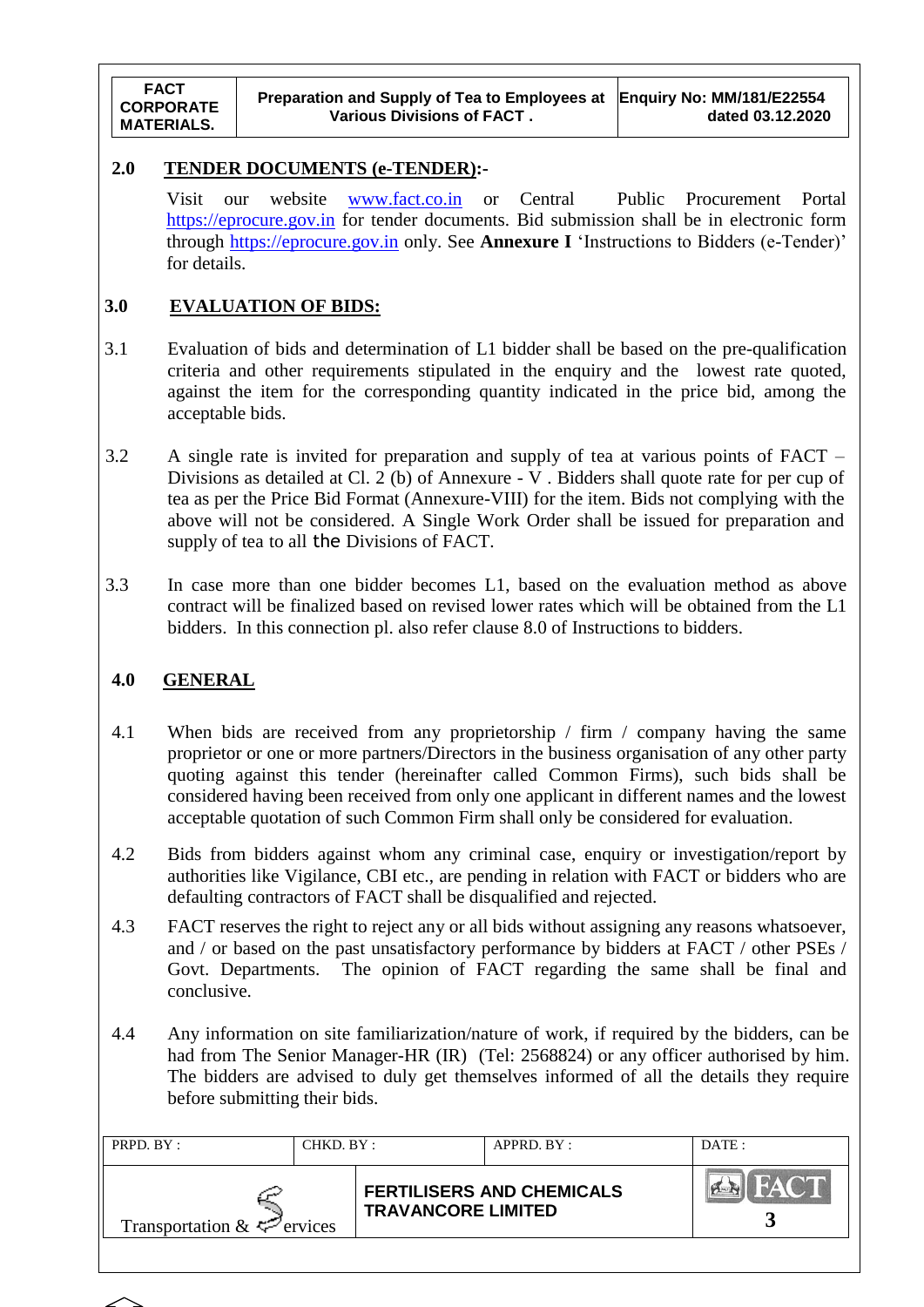| <b>FACT</b><br><b>CORPORATE</b><br><b>MATERIALS.</b> | Preparation and Supply of Tea to Employees at Enquiry No: MM/181/E22554<br>Various Divisions of FACT. | dated 03.12.2020 |
|------------------------------------------------------|-------------------------------------------------------------------------------------------------------|------------------|
|------------------------------------------------------|-------------------------------------------------------------------------------------------------------|------------------|

4.5 For any clarification on this enquiry please contact Asst.General Manager (Materials)- T&S, [Phone- 0484- 2545196, 2568260] or Officer (Materials)-T&S [Phone No.0484-256 8273], CENTRALISED MATERIALS, FACT Ltd., FACT PD Administration Building, Udyogamandal PIN-683 501.

*For The Fertilisers And Chemicals, Travancore Limited*

 *ASST.GENERAL MANAGER (MATERIALS)-T&S*

List of Enclosures of this NIT is as follows:

| Sl.<br>N <sub>o</sub> | Document             | <b>TITLE</b>                                    | No. of<br>Pages         |
|-----------------------|----------------------|-------------------------------------------------|-------------------------|
| 1                     | Annexure I           | Instructions to Bidders (e-Tender)              | $\overline{7}$          |
| $\overline{2}$        | Annexure II          | Pre-Qualification Criteria for bidders          | 1                       |
| 3                     | Annexure III         | Vendor Data Updation (Declaration) Form         | 3                       |
| $\overline{4}$        | Annexure IV          | <b>Compliance Statement</b>                     | 1                       |
| 5                     | Annexure V           | Special Terms & Conditions of contract          | 9                       |
| 6                     | Annexure VI          | <b>Standard Terms and Conditions</b>            | 6                       |
| 7                     | Annexure VII         | Un-priced copy of Price bid format              | 1                       |
| 8                     | <b>Annexure VIII</b> | Price bid format (BoQ)                          | Separate<br>excel sheet |
| 9                     | Annexure IX          | Proforma of Bank Guarantee for Security Deposit | $\overline{2}$          |
| 10                    | Annexure X           | Proforma for Agreement                          | 1                       |
|                       |                      |                                                 |                         |
|                       |                      |                                                 |                         |

| PRPD. BY:                       | CHKD. BY :                |  | APPRD. BY:                       | DATE: |
|---------------------------------|---------------------------|--|----------------------------------|-------|
| Transportation $\&\&\&$ ervices | <b>TRAVANCORE LIMITED</b> |  | <b>FERTILISERS AND CHEMICALS</b> | FACT  |

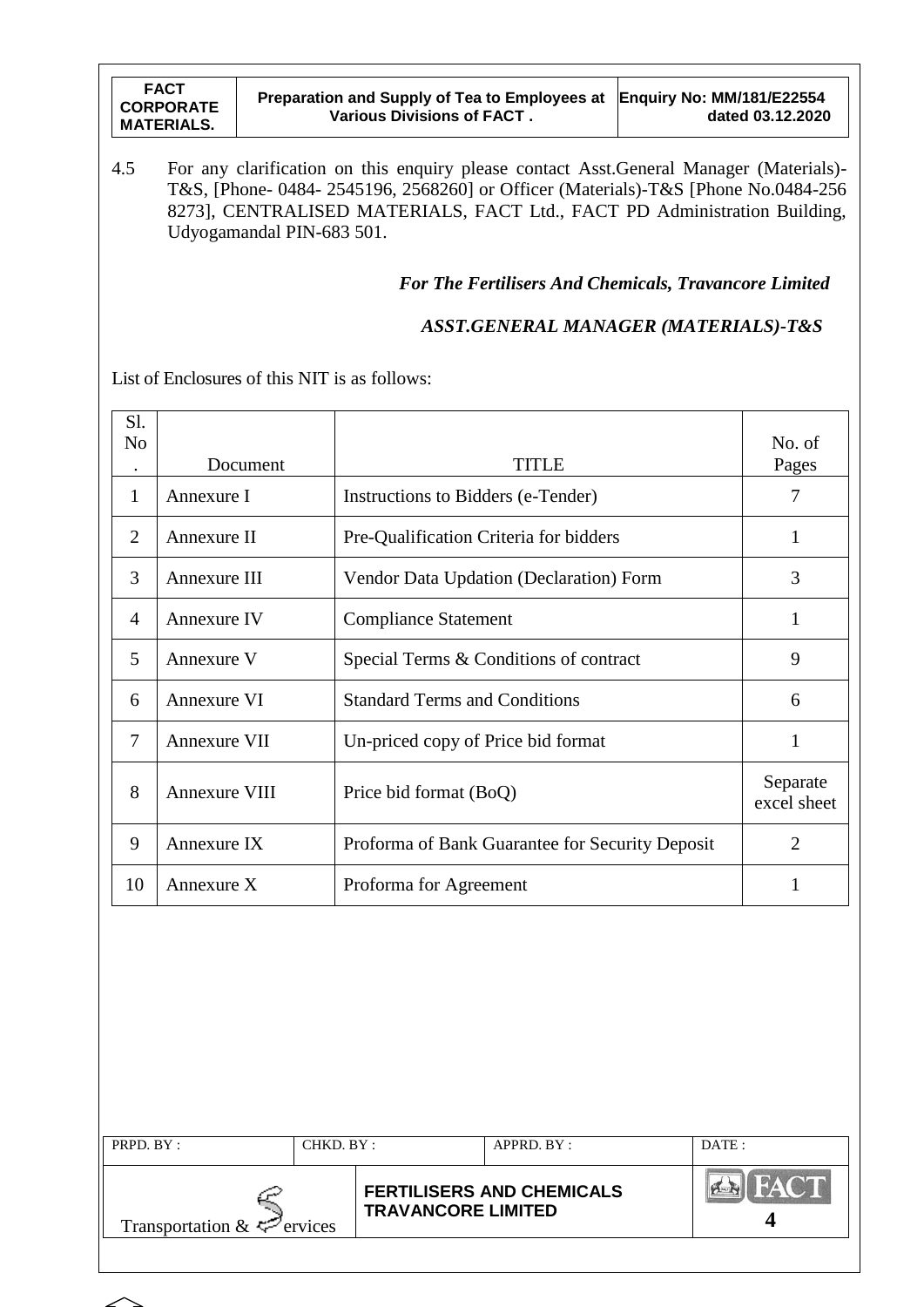## **ANNEXURE-I**

#### **INSTRUCTIONS TO BIDDERS**

- 1.0 Bidders shall study carefully the complete tender documents viz. NIT with Prequalification criteria, Instructions to Bidders (ANNEXURE-I), Technical Procurement Specifications if any, Terms & Conditions and any other documents forming part of this tender attached herewith. All conditions set out there in shall be binding on the bidders unless conflicting with any conditions expressly stated by FACT while accepting any bid in the event of such acceptance. One signed and scanned copy of the above documents shall accompany their online bids signifying their acceptance of the same. Bidder shall also submit along with his bid Vendor data updation (Declaration) Form, Check list (If applicable) and Compliance Statement duly filled with all details required therein and also attach supporting documents as required.
- 2.0 Before submitting the bid, the bidder shall familiarise himself about the details of the work, operating conditions during different seasons of year, etc., collect all necessary data regarding the facilities available at various points indicated in Special Terms and Conditions, applicable timings, routes etc., and satisfy himself on all aspects relating to this work which he has to handle and execute for the full contract period and shall make due provisions in his rates for any contingency or difficulty involved in the work covered by this enquiry. Claiming lack of knowledge shall not be a reason for exoneration of the bidder of his contractual obligations, if the contract is awarded to him or for demand for increase in rate.
- 3.0 Offers against this NIT shall be submitted online on e-Tendering portal [https://eprocure.gov.in,](https://eprocure.gov.in/) with valid digital signature certificate. Offers submitted on any other platform or in any other mode or including e-mails, physical submission of offers etc. SHALL NOT be accepted.
- 3.1 The bidders are requested to register themselves on the above website with their valid digital signature certificate, if not done already. It is mandatory for bidder to have valid digital signature certificate (Class II or Class III) issued by any of the Certifying Authority approved by Govt. of India for participating in the tender. The digital signature certificate shall be arranged by the bidder at his cost. Bidders may refer **Bidders Manual Kit**  available on the above website for detailed information and instructions for registration, bid submission etc.
- 3.2 The documents, if any, which necessarily have to be submitted in originals if specified specifically in the enquiry documents, shall be submitted offline. However scanned copies of such documents shall be uploaded along with the offer submitted online.
- 3.3 The cover (s) containing the documents in original etc. to be submitted offline as required in the enquiry documents shall be duly superscribed with enquiry No., due date of enquiry, bidder"s name & address and contact details. The documents shall be submitted to the following on or before the due date : The Asst.General Manager (T&S), Centralized Materials, PD Administrative Building, FACT Ltd., Udyogamandal PO, Kochi – 683 501, Kerala

| PRPD. BY:                       | CHKD. BY : |                           | $APPRD$ . BY :                   | DATE:        |
|---------------------------------|------------|---------------------------|----------------------------------|--------------|
| Transportation $\&\&\&$ ervices |            | <b>TRAVANCORE LIMITED</b> | <b>FERTILISERS AND CHEMICALS</b> | <b>LFACT</b> |
|                                 |            |                           |                                  |              |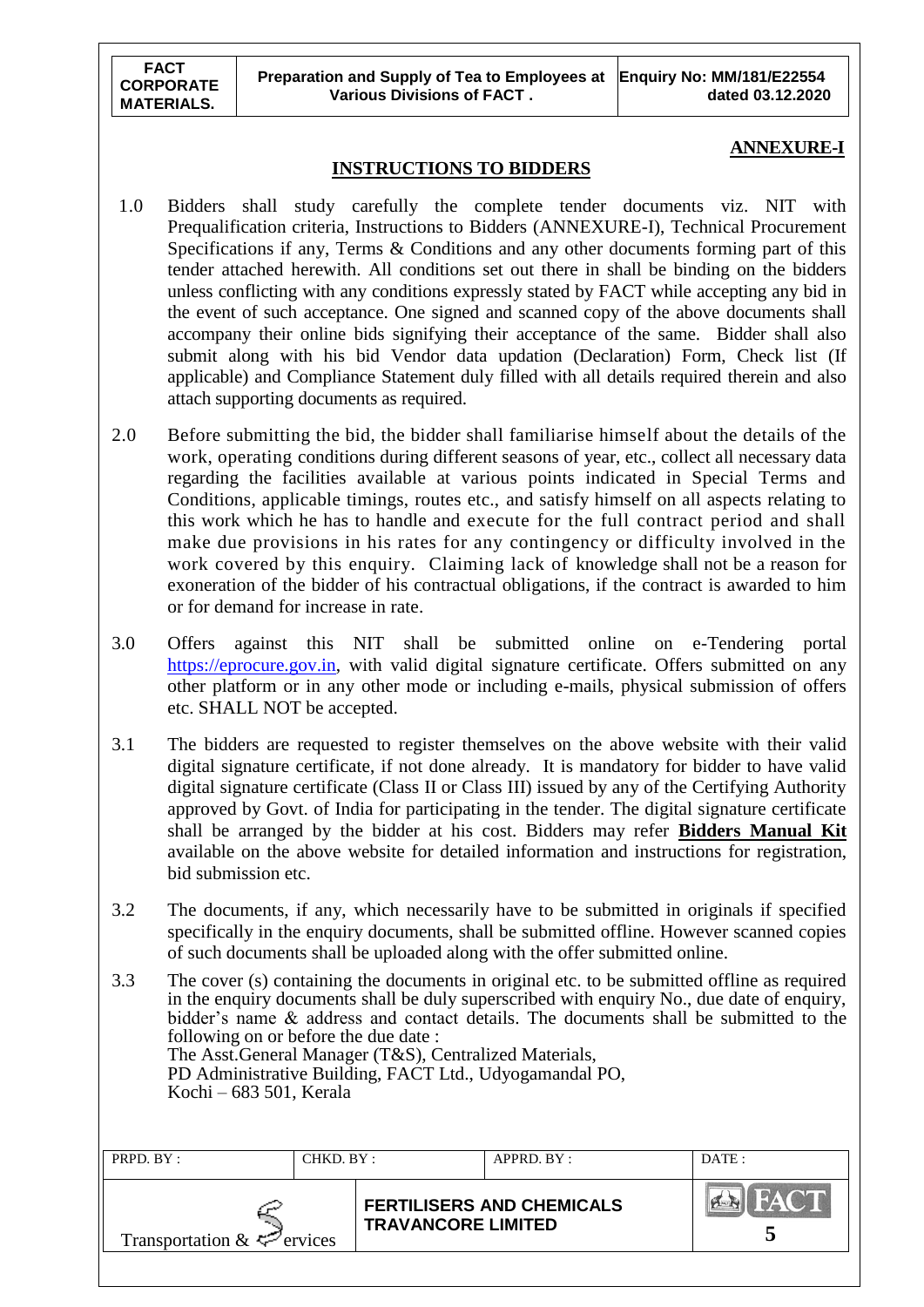#### **4.0 SUBMISSION OF BIDS: The bid shall be uploaded with all relevant documents before due date and time in the above portal as given above.**

5.0 Bid documents shall consist of Part-A and Part B as detailed below:

#### 5.1 **Part A (Pre-qualification-cum-Techno Commercial Bid) shall contain:**

- 1. Documentary proof for remittance of EMD such as scanned copy of EMD Instrument (UTR No./Payment Receipt/Challan), as applicable or Claim for EMD exemption with documentary proof.
- 2. Scanned copies of supporting documents for satisfying Pre-Qualification criteria.
- 3. Digitally Signed copies of NIT, Instructions to Bidders (Annexure I) and terms conditions.
- 4. Scanned copy of Signed & duly filled Vendor Data Updation Declaration Form"
- 5. Signed and duly filled up Check List for Commercial Terms" (if applicable) and scanned copies of attached documents as detailed in Check list.
- 6. Scanned copy of Signed & duly filled "Compliance Statement"
- 7. Scanned copy of Signed "Un-priced bid indicating "QUOTED" in the applicable columns. Rates shall not be indicated in Un-priced Bid.
- 5.2 **Part-B: shall comprise of the filled Price bid. The filled price bid ie. BoQ attached to the tender shall be uploaded after filling all relevant details such as name and address of the bidder, rates etc. as applicable.**
- 5.3 The priced BOQ shall be uploaded strictly in the format attached, failing which the offer is liable to be rejected. Renaming or changing the format of the BoQ is not permitted and the System will not accept any such changed document.
- 5.4 Fill-in all the relevant fields of the BoQ either in value or as a percentage as specified in the BoQ. Blank field, if any, in the uploaded BoQ shall be considered as Nil (not Quoted). No claim or revisions shall be entertained in this regard.
- 5.5 Bidders shall quote prices in the BOQ only and nowhere else. No other documents shall be enclosed with Price Bid (BOQ).
- 5.6 Rates shall be quoted in the same unit of measure given in the BOQ and shall be considered accordingly.
- 5.7 Bidders shall ensure that all the required documents as per enquiry are uploaded in the System before due date and time. The System does not allow submission of bids or any other document forming part of the bid after due date & time of bid submission. Nonsubmission of documents or incomplete documents may result in rejection of offers and no communication in this regard will be entertained. FACT reserves the right to reject any bid not submitted as per instructions at their discretion.
- 5.8 Timely submission of offers along with all the relevant documents online is the responsibility of the bidder concerned. The bids may be submitted well in advance to avoid last minute issues like non availability of internet, server not available, power failure etc. FACT shall not be held responsible for bidder's inability to submit documents in time, incomplete submission of offers or non submission of any documents forming part of the offers etc.
- 5.9 Bidders shall meet all expenses in connection with submission of his bid, attending the bid opening, meetings etc.

| PRPD. BY:                       | CHKD. BY: |                           | APPRD. BY:                       | DATE: |
|---------------------------------|-----------|---------------------------|----------------------------------|-------|
| Transportation $\&\&\&$ ervices |           | <b>TRAVANCORE LIMITED</b> | <b>FERTILISERS AND CHEMICALS</b> | HAC T |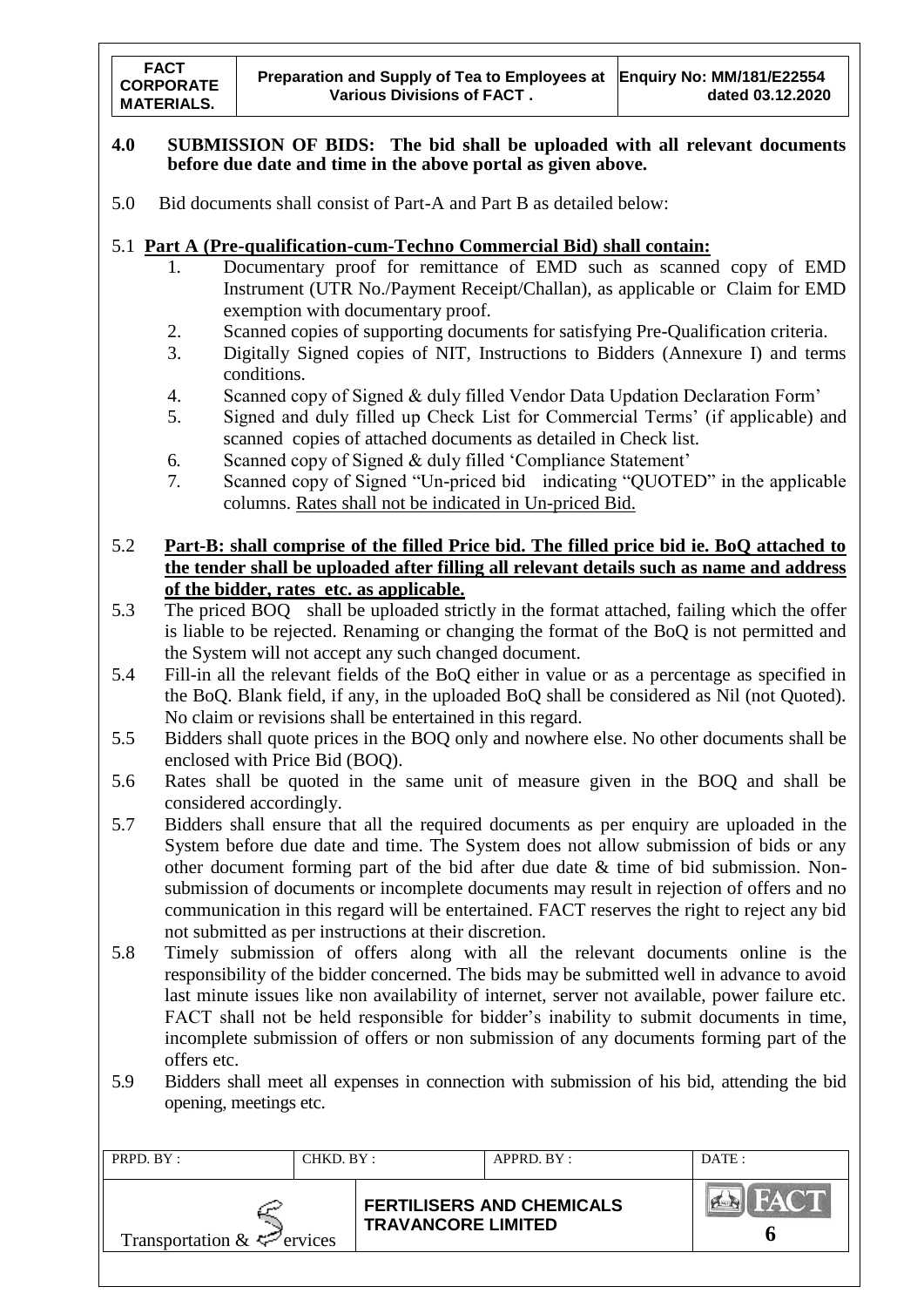#### **6.0 BID OPENING:**

- 6.1 **Part-A** of the bids of all bidders who submit their Bids as per the instructions on or before the due date and time shall be opened online, on the specified bid opening date and time. Bids submitted not in conformity with the Enquiry instructions are liable to be rejected without further processing.
- 6.2 **Part-B** Price bids of those bidders whose Part-A bid is acceptable, based on prequalification and techno-commercial evaluation, only shall be opened online on a subsequent date, on completion of evaluation.

#### **7.0 EARNEST MONEY:**

- 7.1 **Earnest Money Deposit (EMD)** shall be furnished for the respective amount indicated in the NIT only through **NEFT/RTGS to FACT a/c No. 57017844467 with the State Bank of India, Udyogamandal Branch, IFSC Code SBIN0070158.** A scanned copy of the Payment Receipt /UTR No. shall also be furnished along with Part-A bid. **Bids without EMD or inadequate amount of EMD will be rejected**. No interest shall be paid on the EMD. EMD of the unsuccessful bidder will be refunded after awarding the contract. EMD furnished against one enquiry will not be adjusted against any other enquiry.
- 7.2 Bids without EMD shall be rejected except in the following cases. EMD will be exempted for Govt. Depts/firms/public sector units/ Startups recognized by Dept. of Industrial policy & Promotion, MSE units registered under MSMED Act/ firms registered under NSIC/Khadi Board etc. as per applicable govt. directions, on submission of valid documents in proof of the same.
- 7.3 If any bidder retracts from or without request of FACT revises his bid during its validity period or fails to submit Security Deposit and execute the required agreement when the contract is awarded or fails to commence the execution of the work on the stipulated date, the EMD furnished shall be liable to be forfeited without prejudice to FACT"s other right to claim damages.

### **8.0 PURCHASE PREFERENCE:**

This tender shall be based on MSME order dt.  $23<sup>rd</sup>$  March 2012, and as amended from time to time, pertaining to Public Procurement Policy in respect of procurement of goods and services, produced and provided by micro and small enterprises, including special benefits to MSE firms owned by SC/ST and women entrepreneurs, on furnishing relevant documents as proof. Declaration of UAM numbers on CPPP is mandatory, failing which bidders will not be able to enjoy the benefits as per PP policy. Bidders will get the benefit of PP policy only if they are MSE bidders at the time of submission of their offers.

In divisible tenders, participating MSEs quoting price within price band of L1+15% shall also be allowed to supply a portion of requirement by bringing down their price to L1 price in a situation where L1 price is from someone other than an MSE. Such MSEs shall be allowed to supply atleast 25% (or as applicable) of the total tendered value. In case of more than one such MSE, the supply will be shared proportionately (to tendered quantity). Special provisions extended to certain categories of MSEs as per the order shall also be applicable.

In case of non divisible tenders, an MSE quoting in the price band of  $L1+15\%$  may be awarded

| PRPD. BY:                       | CHKD. BY: |                           | APPRD. BY:                       | DATE: |
|---------------------------------|-----------|---------------------------|----------------------------------|-------|
| Transportation $\&\leq$ ervices |           | <b>TRAVANCORE LIMITED</b> | <b>FERTILISERS AND CHEMICALS</b> |       |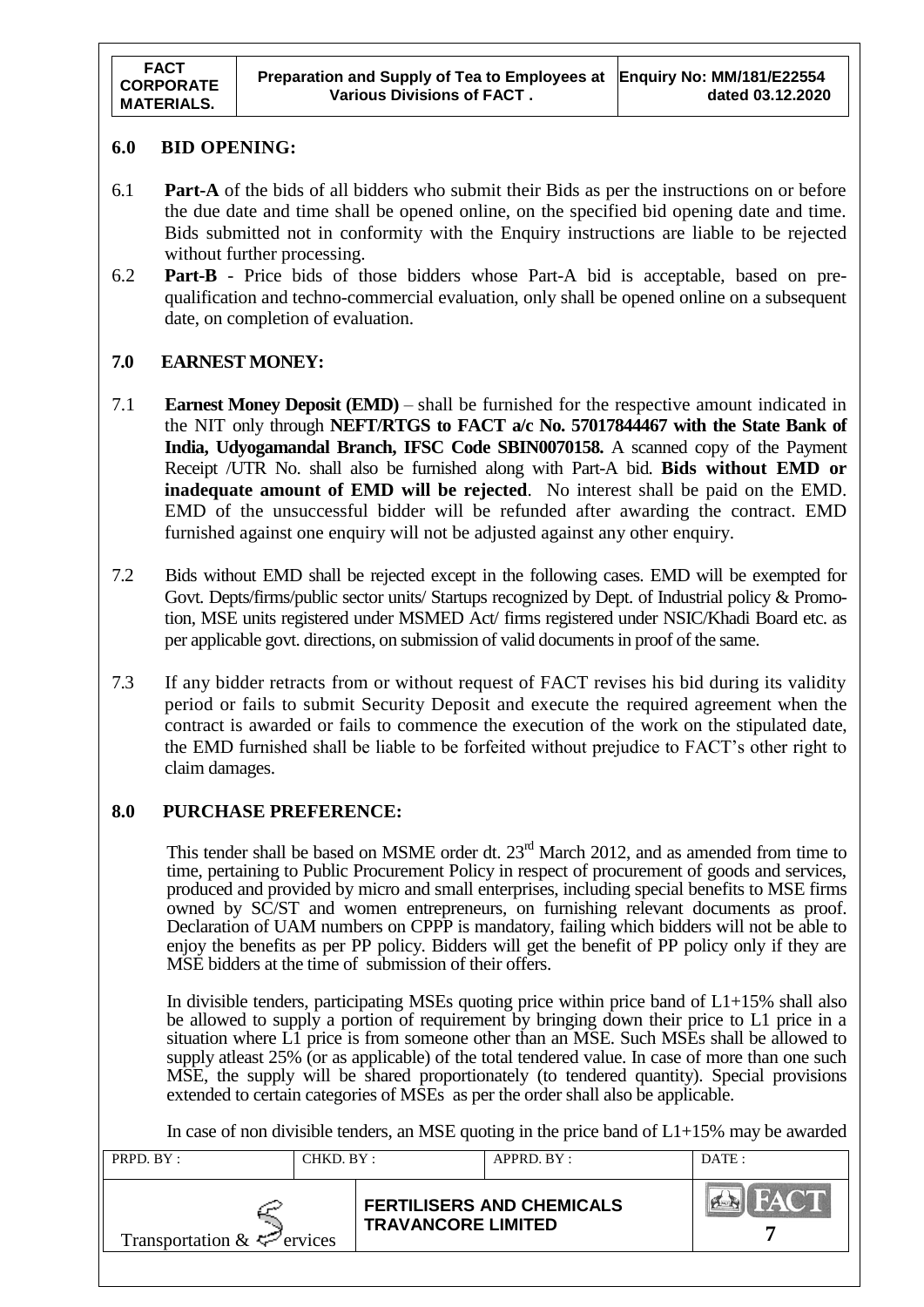for full/compete work of tendered value, considering the spirit of policy for enhancing the Government procurement from MSEs subject to bringing down of price to L1 by the MSE concerned.

#### **This tender is non divisible.**

#### **9.0 DEVIATIONS:**

- 9.1 Deviations in the tender clauses shall not be accepted.
- 9.2 FACT reserves the right to reject the offers with deviations without further correspondence.
- 9.3 Bidder shall clearly indicate the time required for mobilisation /commencement of work from the date of receipt of Letter of Intent (LOI) / Work Order.

#### **10.0 CONFORMITY:**

Bids must conform in all respects with the applicable terms and conditions of this enquiry. Bidder must certify in the compliance Statement that his bid complies with all Enquiry documents and technical specifications.

#### **11.0 Rates:**

11.1 Bidder shall quote his lowest rate for the work strictly as per the BoQ (Price Bid format) . Bids not complying with the above are liable to be rejected.

The Un-priced bid shall be submitted along with Part-A bid duly signed by the Bidder, indicating "QUOTED" in the columns. Rates shall not be indicated in Un-priced Bid.

- 11.2 Bidder shall quote all-inclusive rate for the work, but **exclusive of GST.** GST if applicable, will be payable extra by FACT as per statutory notification.
- 11.3 The rates quoted in the tender are to hold good for a period of four months from the date of opening of the Pre-Qualification-cum-Techno-Commercial bid (Part-A). If contract is awarded, the work order rates shall be valid for the entire period of contract inclusive of extension / extensions. **No bidder can withdraw his tender or revoke or revise the rates within the aforesaid period of 120 days.** If the bidder withdraws/revises/revokes OR shows unwillingness to confirm with his offer, the Earnest Money Deposit (EMD) remitted by the bidder against the tender shall be forfeited by FACT, without prejudice to FACT's other rights to claim damages.

#### 12.0 **SECURITY DEPOSIT**:

12.1 The successful bidder (Contractor) shall be required to furnish an interest free Security Deposit (SD) equivalent to **five percent (5%) of the total contract value** by DD/NEFT/RTGS or by Bank Guarantee issued by a Nationalised / Scheduled Bank as per the Proforma prescribed within 15 days of issue of the work order. The Bank Guarantee shall be valid till the expiry of the contract with a claim period of six months thereafter.

| PRPD. BY:                       | CHKD. BY: |                           | $APPRD$ $BY:$                    | DATE: |
|---------------------------------|-----------|---------------------------|----------------------------------|-------|
| Transportation $\&\leq$ ervices |           | <b>TRAVANCORE LIMITED</b> | <b>FERTILISERS AND CHEMICALS</b> |       |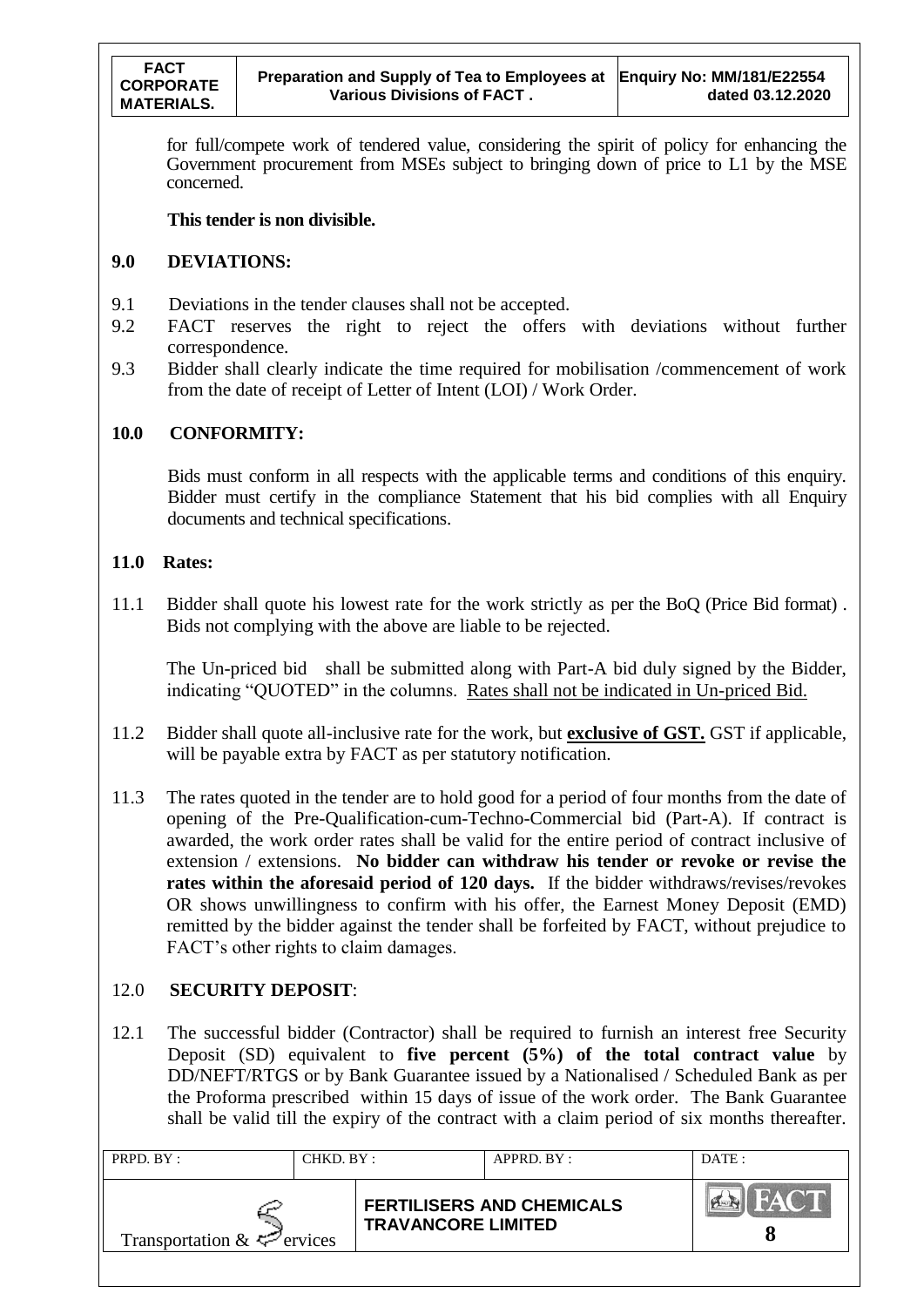FACT a/c No. 57017844467 with the State Bank of India, Udyogamandal Branch, IFSC Code SBIN0070158 shall be used in case of remittance of Security deposit by NEFT/RTGS and proof of remittance shall be submitted to FACT.

12.2 In case the bidder whose bid is accepted, fails to deposit the prescribed Security Deposit or fails to execute the agreement or fails to commence the execution of the work within the specified time, the contract issued to him is liable to be terminated and the Earnest Money already deposited by the contractor shall be forfeited without any further reference to the contractor and alternative arrangements made at the risk and cost of the Contractor.

### **13.0 PURCHASER'S RIGHT:**

FACT reserves the right to reject any or all bids without assigning any reason whatsoever. No claims shall lie against FACT on this account and FACT's decision in this regard shall be final and binding on the bidders. FACT reserves the right to negotiate with the lowest bidder.

## 14.0 **CONTRACTOR TO EXECUTE AGREEMENT**:

The contractor's responsibility under this contract will commence on the date specified in the Letter of Intent/Work Order. The successful Bidder shall be required to execute an Agreement with FACT, within 15 days of the receipt by him of the Work order issued by FACT for carrying out the work according to the terms and conditions of the contract given along with the Work Order. The Agreement shall be executed on Rs.500/- Stamp paper and shall be in the pro forma as specified by FACT. The provisions contained in tender papers and other documents exchanged between the Bidder and FACT shall form part of the contract. The Earnest Money Deposit is liable to be forfeited in case the contractor fails to execute the Agreement within the stipulated period as mentioned above.

## **15.0 The bidder shall furnish the following along with the offers.**

- 1. The GST registration Number and details. In the case of Provisional ID, GST Registration Number shall be provided on receipt of the same.
- 2. Place of supply/Service

3. Address of the supplier/service provider"s billing the item if it is different from 2 above

- 4. GST rates applicable for each item
- 5. HSN / SAC codes of each of the goods / services quoted

In case of unregistered contractor, a declaration to that effect with reason should be furnished.

FACT"s GST No. in the state of Kerala is **32AAACT6204C1Z2**. FACT"s GST numbers in other southern states is as follows:

| Tamilnadu:      | 33AAACT6204C1Z0 |
|-----------------|-----------------|
| Karnataka:      | 29AAACT6204C1ZP |
| Andhra Pradesh: | 37AAACT6204C1ZS |

| PRPD. BY:                       | CHKD. BY: |                           | APPRD. BY:                       | DATE : |
|---------------------------------|-----------|---------------------------|----------------------------------|--------|
| Transportation $\&\leq$ ervices |           | <b>TRAVANCORE LIMITED</b> | <b>FERTILISERS AND CHEMICALS</b> | HAC T  |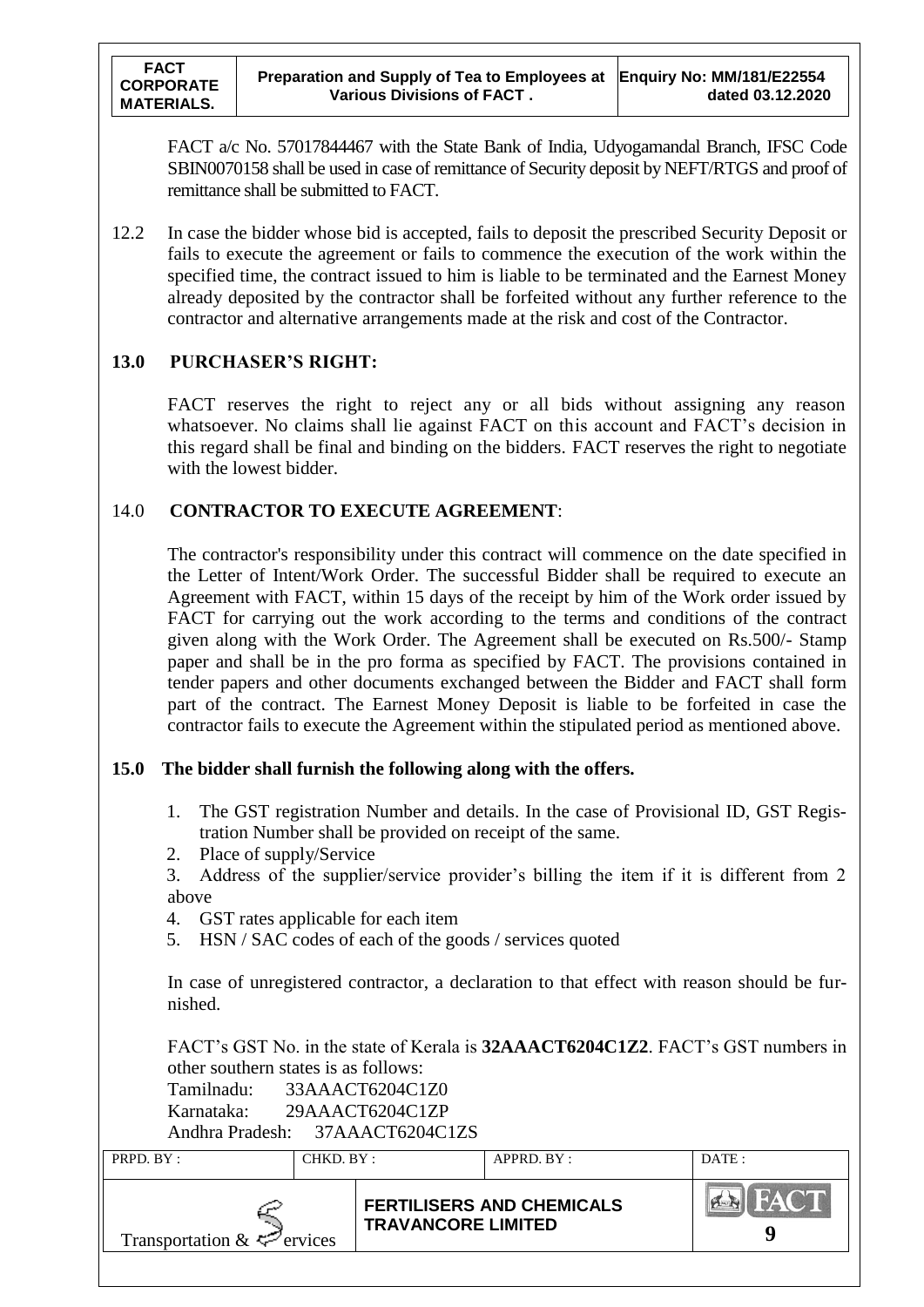Telangana: 36AAACT6204C1ZU Puducherry: 34AAACT6204C1ZY

The supplier/contractor shall do the following:

- a) Submit GST compliant tax invoice to FACT along with supply.
- b) Shall ensure uploading the above invoice as per statute  $\&$
- c) File monthly returns in time enabling FACT to claim the input tax credit.

GST charged by the supplier/contractor shall be released separately to the supplier/contractor only after filing of (i) the outward supply details & the monthly return on GSTN portal by the supplier/contractor and (ii) on matching the input tax credit to such invoice with the corresponding details of outward supply of the supplier/contractor.

In case FACT incurs any liability (like interest, penalty etc.,) due to denial/reversal of such input tax credit in respect of the invoice submitted by the supplier/contractor, for the reasons attributable to the supplier/contractor, the same shall be recovered from the supplier/contractor

Further in case FACT is deprived of the input tax credit due to any reason attributable to the supplier/contractor, the same shall not be paid or recovered if already paid to the supplier/contractor.

### 16.0 **GENERAL:**

- 16.1 FACT reserves the right to extend without giving any reason, the last date for submission and opening of bid, but such extension will be duly intimated to those who have submitted online. In case the date of bid opening happens to be a day of strike/hartal etc. due to any reasons or happens to be a holiday for FACT, declared due to unforeseen and emergency reasons or due to any tech problems, the bids will be opened at the same time on the next full working day.
- 16.2 FACT reserves the right to make changes in the tender documents, but such changes will be published in our portal as a corrigendum. Bidders are requested to counter check with portal before submitting their bids.
- 16.3 Mere submission of all the documents will not necessarily mean that the Bidder is suitable. Worthiness assessed by FACT will be final and binding on the Bidder.
- 16.4 FACT may relax condition of prior turnover and prior experience (if specified in the tender) with respect to Micro & Small Enterprises (MSEs) subject to meeting of quality and technical specifications.
- 16.5 Except in the cases of items/services related to public safety, health, critical security operations and equipment etc., FACT at its discretion may relax the conditions of prior turnover and prior experience (if specified in the tender) for Startups recognised by Dept. of Industrial policy and promotion (DIPP) subject to meeting quality and technical specifications, on furnishing copies of relevant certificates / documents in proof of such recognition by DIPP.
- 16.6 All clarification and correspondence related to this enquiry shall be made only in English to the Asst.General Manager(Materials)T&S, Centralised Materials, PD Administrative Building, FACT Ltd., Udyogamandal – 683 501, Tel : 0484-2568260/2568273/2545196,

| PRPD. BY:                       | CHKD. BY: |                           | $APPRD$ $BY:$                    | DATE: |
|---------------------------------|-----------|---------------------------|----------------------------------|-------|
| Transportation $\&\&\&$ ervices |           | <b>TRAVANCORE LIMITED</b> | <b>FERTILISERS AND CHEMICALS</b> |       |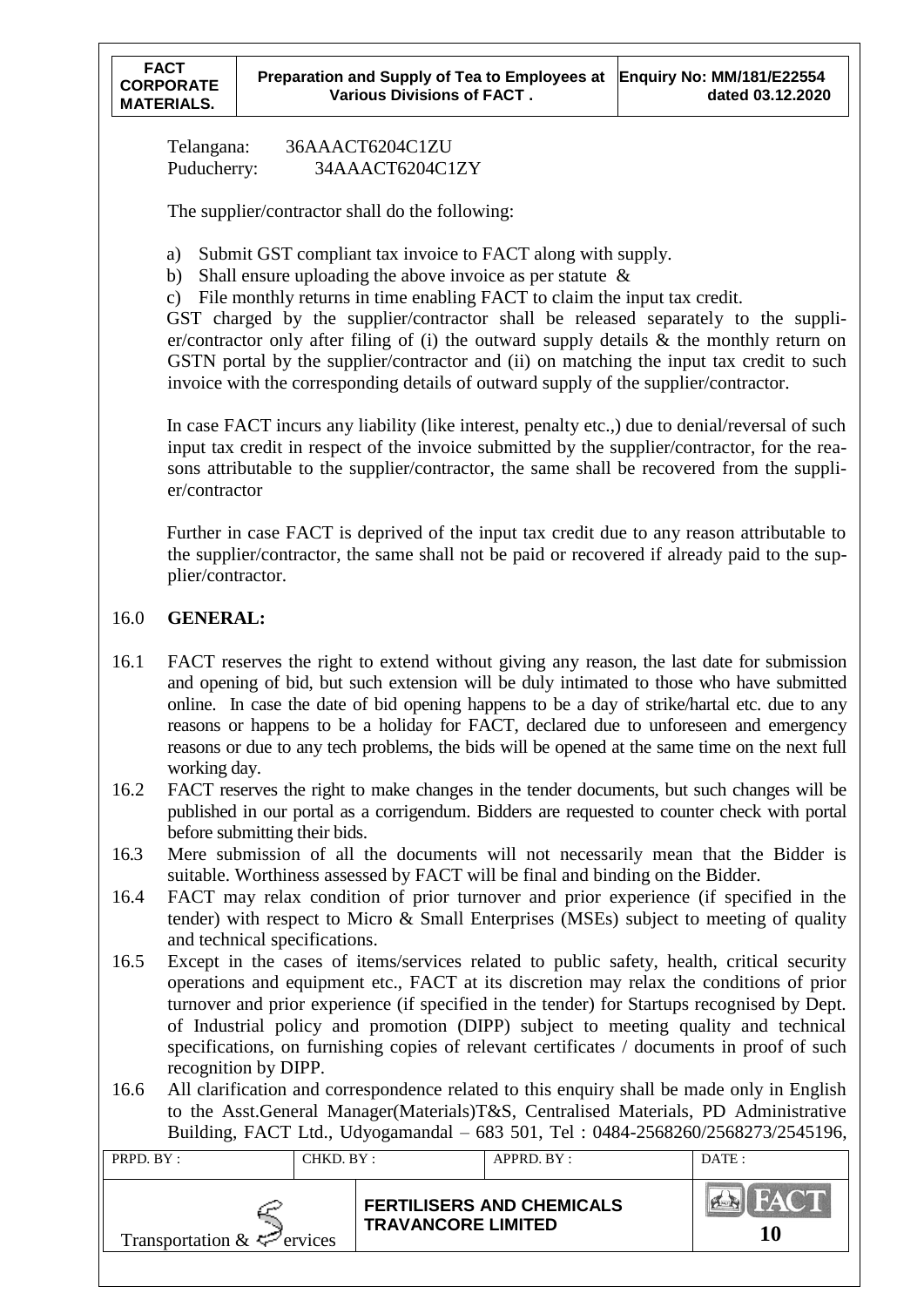#### Email:julian@factltd.com

- 16.7 All disputes and questions, claims, rights, matters or things, whatsoever, in any way, arising out of or relating to the calling of bids, evaluation of offers, award of contract, change in structure of bids or any other matter relating to finalization of contract are to be referred to the sole Arbitrator who shall be the General Manager [Materials] of FACT. The award shall be binding on both the parties. The bidders are advised to get informed of all details they require regarding the work before submitting their bids.
- 16.8 Work order shall be issued by Asst. General Manager [Materials]-T&S.

#### **17.0 TENDER UPDATES:**

Bidders are requested to visit Central Public Procurement Portal [\(https://eprocure.gov.in\)](https://eprocure.gov.in/) regularly for any updates/corrigendum on the tender, including extension of due date, if any. No other mode of communication shall be made in this regard.

#### **18.0 FRAUD PREVENSION POLICY:**

Bidders shall comply with Fraud Prevention Policy of FACT 2012 (FPPF 2012). The said Policy is available in FACT's Website [www.fact.co.in.](http://www.fact.co.in/)

## **ASST. GENERAL MANAGER (MATERIALS)-T&S**

| PRPD. BY:                       | CHKD. BY: |                           | $APPRD$ . $BY$ :                 | DATE: |
|---------------------------------|-----------|---------------------------|----------------------------------|-------|
| Transportation $\&\&\&$ ervices |           | <b>TRAVANCORE LIMITED</b> | <b>FERTILISERS AND CHEMICALS</b> |       |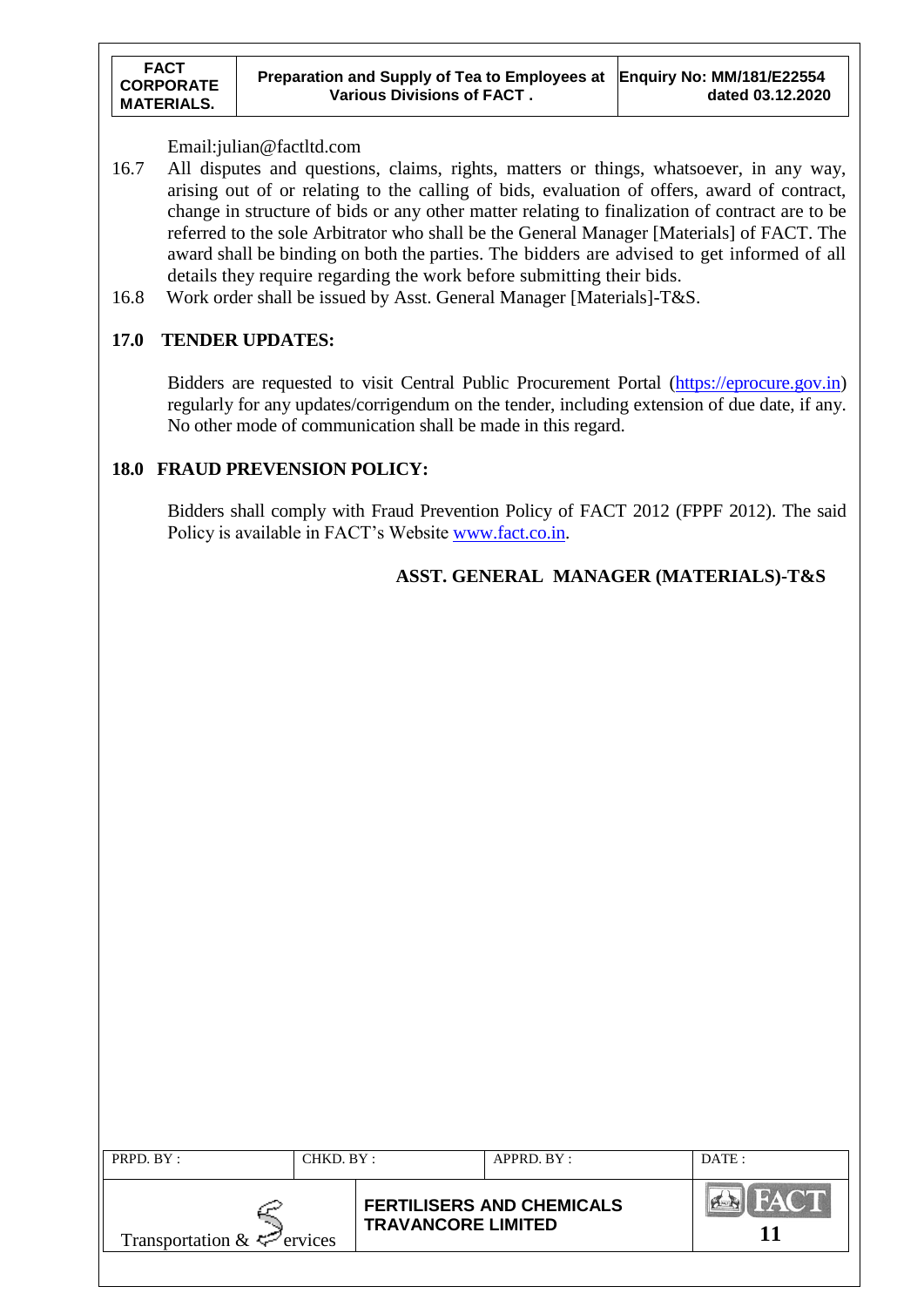## **ANNEXURE-II**

## **PRE-QUALIFICATION CRITERIA**

- 1 Bidder should have experience in conducting Hotel / Restaurant/ Industrial Canteen / Catering Services for a period of at least one year during the preceding five years as on the date of tender. Bidder shall enclose along with pre-qualification bid, any of the following documents towards proof of experience.
	- (a) Copy of work order or service contract issued in the name of the bidder by the organisation / client served.
	- (b) Performance/Completion certificate issued in the name of the bidder by the organisation/client served certifying successful execution of the catering service for at least one year.
	- (c) Certificate in support of clause 1 from Secretary/President/Chairman of the local Government bodies if the bidder is running Industrial Canteen/Catering services of his own for a period of one year or more.
- 2. The bidder shall enclose along with pre-qualification bid any of the following documents towards proof of financial soundness:
	- (a) Copy of Latest Income Tax return.
	- (b) Copy of Latest audited Balance Sheet and Profit & loss Account.
	- (c) Credit Worthiness Certificate (**origina**l) from Bank Manager for a minimum amount of Rs. **3, 00,000/-.** Credit Worthiness Certificate shall be dated after the date of enquiry.

**Bidders not fulfilling 1 & 2 above will not be considered.**

 Note for Micro & Small Enterprises and Startups: Prequalification criteria specified above shall also be applicable for Micro & Small Enterprises and Startups without any relaxation.

**Note:** The offers of such bidders who meet PQ Criteria shall only be considered for technical evaluation and opening of price bids. Offers received without supporting documents or with incomplete form / documents are liable to be rejected. FACT reserves the right to verify the claim of the bidders /documents submitted by them, directly with the clients or any other agency in this regard.

| PRPD. BY:                                   | CHKD. BY: |                           | APPRD. BY:                       | DATE:   |
|---------------------------------------------|-----------|---------------------------|----------------------------------|---------|
| Transportation $\& \Leftrightarrow$ ervices |           | <b>TRAVANCORE LIMITED</b> | <b>FERTILISERS AND CHEMICALS</b> | 'FAC'IL |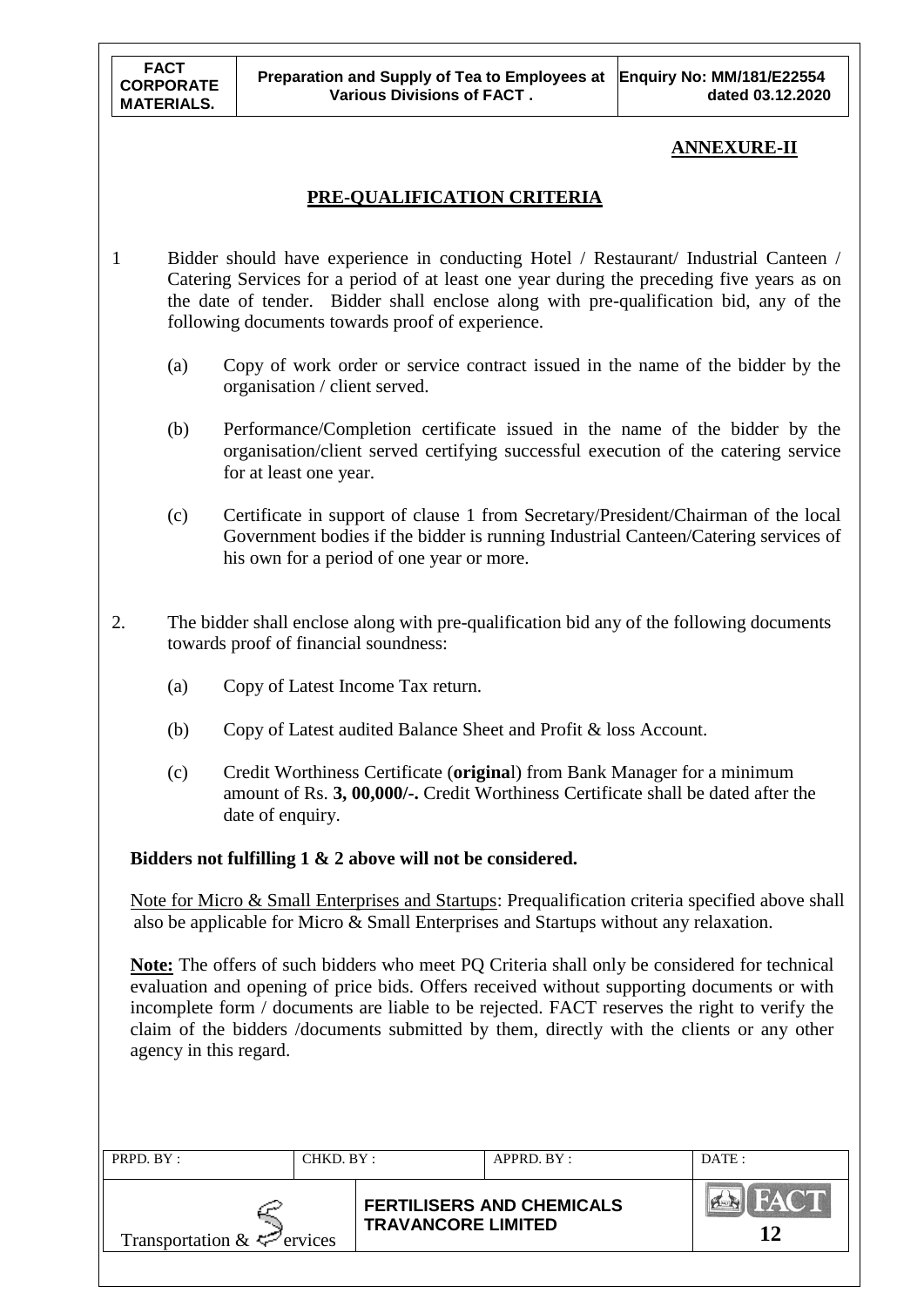**Annexure-III**

### **VENDOR DATA UPDATION (DECLARATION) FORM**

FACT reserves the right to verify the information given as per the format and enclosures. It is the responsibility of the bidder to give the full details asked for as per this format for evaluating his bid as per this Enquiry. Any misrepresentation of facts and withholding of information may result in disqualification.

| Name of the bidder<br>Name, address and designation of the key<br>person with whom company may<br>correspond         |                  |                                                                                                                                                                                                                                                                                                                                                           |  |
|----------------------------------------------------------------------------------------------------------------------|------------------|-----------------------------------------------------------------------------------------------------------------------------------------------------------------------------------------------------------------------------------------------------------------------------------------------------------------------------------------------------------|--|
|                                                                                                                      |                  |                                                                                                                                                                                                                                                                                                                                                           |  |
|                                                                                                                      |                  |                                                                                                                                                                                                                                                                                                                                                           |  |
|                                                                                                                      | a. Regd. Office: |                                                                                                                                                                                                                                                                                                                                                           |  |
|                                                                                                                      |                  |                                                                                                                                                                                                                                                                                                                                                           |  |
| PIN Code                                                                                                             |                  |                                                                                                                                                                                                                                                                                                                                                           |  |
| codes)                                                                                                               |                  |                                                                                                                                                                                                                                                                                                                                                           |  |
| Tele fax Nos.                                                                                                        |                  |                                                                                                                                                                                                                                                                                                                                                           |  |
| E-Mail id                                                                                                            |                  |                                                                                                                                                                                                                                                                                                                                                           |  |
| <b>Contact Person</b>                                                                                                |                  |                                                                                                                                                                                                                                                                                                                                                           |  |
| <b>Liaison Agents</b>                                                                                                |                  |                                                                                                                                                                                                                                                                                                                                                           |  |
| <b>Address</b>                                                                                                       |                  |                                                                                                                                                                                                                                                                                                                                                           |  |
| PIN Code                                                                                                             |                  |                                                                                                                                                                                                                                                                                                                                                           |  |
| Telephones                                                                                                           |                  |                                                                                                                                                                                                                                                                                                                                                           |  |
| Fax Number                                                                                                           |                  |                                                                                                                                                                                                                                                                                                                                                           |  |
| E-Mail ID                                                                                                            |                  |                                                                                                                                                                                                                                                                                                                                                           |  |
|                                                                                                                      |                  |                                                                                                                                                                                                                                                                                                                                                           |  |
|                                                                                                                      |                  |                                                                                                                                                                                                                                                                                                                                                           |  |
|                                                                                                                      |                  | Proprietorship /<br>Regd. Partnership /<br><b>Limited Company</b>                                                                                                                                                                                                                                                                                         |  |
| <b>Directors</b>                                                                                                     |                  |                                                                                                                                                                                                                                                                                                                                                           |  |
| PRPD. BY:                                                                                                            |                  | APPRD. BY:<br>DATE:                                                                                                                                                                                                                                                                                                                                       |  |
| <b>EN FACT</b><br><b>FERTILISERS AND CHEMICALS</b><br><b>TRAVANCORE LIMITED</b><br>13<br>Transportation &<br>ervices |                  |                                                                                                                                                                                                                                                                                                                                                           |  |
|                                                                                                                      | Address:         | b. Branch Office:<br>Telephone Nos. (with Country/STD<br>Details of Local Office/ Representatives/<br>Name of the person authorized to sign the<br>bid and related documents<br>Date of Registration of Firm<br>Constitution of the bidder (Strike out<br>which is not applicable<br>Name and address of proprietor/ Partners/<br>CHKD. $\overline{BY}$ : |  |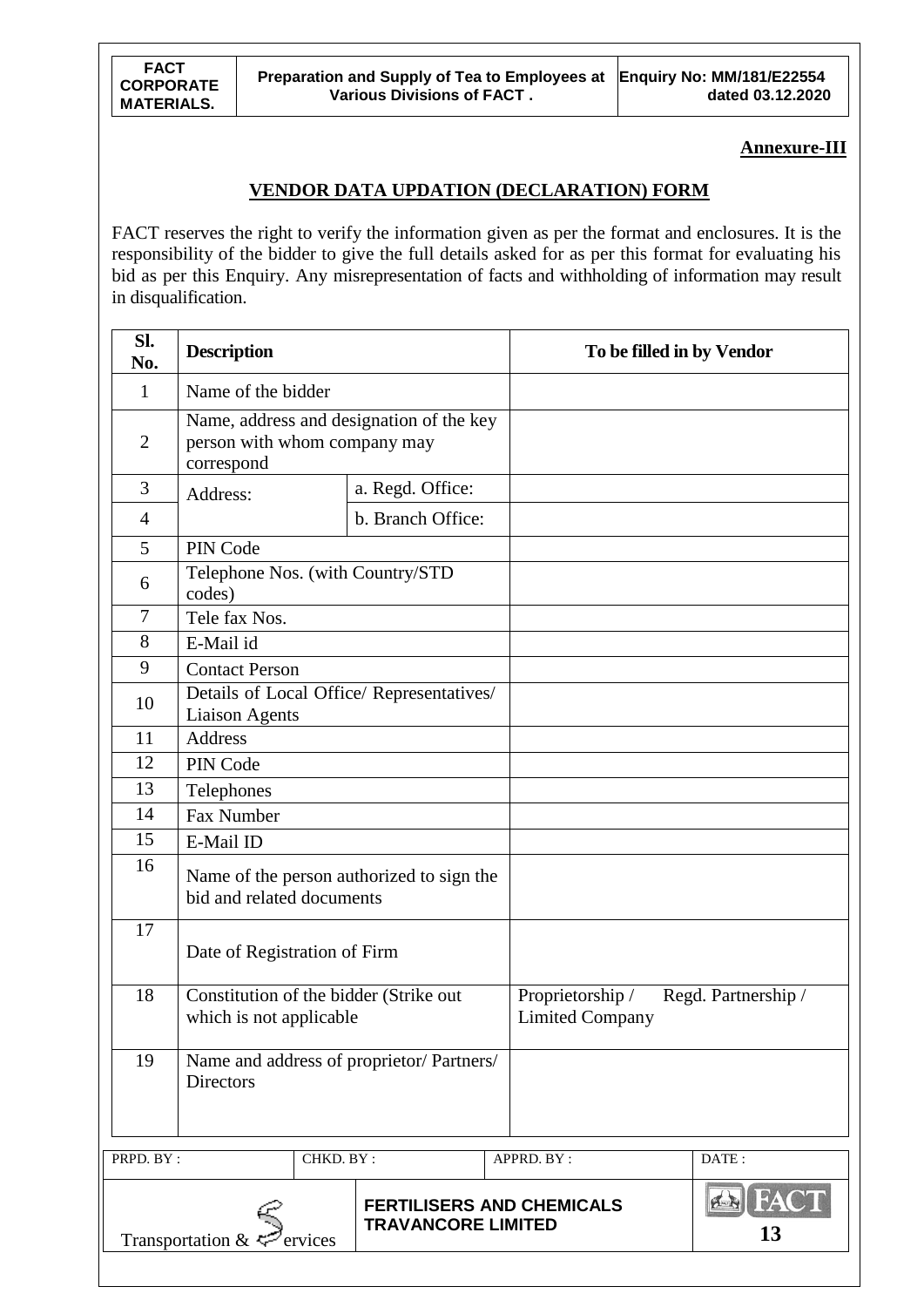| 20.                                                                                                                   | <b>CATEGORY:</b>                                                                                                                                                                                                                                                                                                                                                    |           |                           |       |                                            |      |      |                                |                               |
|-----------------------------------------------------------------------------------------------------------------------|---------------------------------------------------------------------------------------------------------------------------------------------------------------------------------------------------------------------------------------------------------------------------------------------------------------------------------------------------------------------|-----------|---------------------------|-------|--------------------------------------------|------|------|--------------------------------|-------------------------------|
| a                                                                                                                     | Whether the entrepreneur comes under<br>the following status (Micro/ Small/<br>Medium)                                                                                                                                                                                                                                                                              |           |                           |       |                                            |      |      |                                |                               |
|                                                                                                                       | In case of Micro/Small pl. enclose<br>UAM certificate. All MSE bidders<br>shall register / declare their UAM<br>Number on CPP Portal; failing which<br>such bidders will not be able to enjoy<br>benefits as per PP Policy for MSME                                                                                                                                 |           |                           |       |                                            |      |      |                                |                               |
|                                                                                                                       | order, 2012.                                                                                                                                                                                                                                                                                                                                                        |           |                           |       |                                            |      |      |                                |                               |
| $\mathbf b$                                                                                                           | In case the bidder is an Entrepreneur<br>whether he/she belongs to<br>category                                                                                                                                                                                                                                                                                      |           |                           | SC/ST |                                            |      |      |                                |                               |
| 21                                                                                                                    | <b>Financial Worthiness:</b>                                                                                                                                                                                                                                                                                                                                        |           |                           |       |                                            |      |      |                                |                               |
| a.                                                                                                                    | Name, Address and Telephone Nos of<br>Bank with which the bidder has financial<br>dealings.                                                                                                                                                                                                                                                                         |           |                           |       |                                            |      |      |                                |                               |
| 22.                                                                                                                   | Details of Credit Limits/facilities enjoyed<br>(Please submit certificate from Bank)                                                                                                                                                                                                                                                                                |           |                           |       |                                            |      |      |                                |                               |
|                                                                                                                       | Name of Bank                                                                                                                                                                                                                                                                                                                                                        |           |                           |       | Type of credit (i.e<br>$C/C$ , $O/D$ etc.) |      |      | sanctioned (Rs.)               | <b>Amount of Credit Limit</b> |
| $\mathbf{1}$                                                                                                          |                                                                                                                                                                                                                                                                                                                                                                     |           |                           |       |                                            |      |      |                                |                               |
| $\sqrt{2}$                                                                                                            |                                                                                                                                                                                                                                                                                                                                                                     |           |                           |       |                                            |      |      |                                |                               |
| $\overline{3}$                                                                                                        |                                                                                                                                                                                                                                                                                                                                                                     |           |                           |       |                                            |      |      |                                |                               |
| 23.                                                                                                                   | $\overline{4}$<br>As required in Clause 1 of Pre Qualification Criteria, bidders experience in<br>conducting Hotel / Restaurant/ Industrial Canteen / Catering Services for a period of at<br>least one year during the preceding five years as on the date of tender shall be furnished<br>as per the format below (Attach certificates from organisation served). |           |                           |       |                                            |      |      |                                |                               |
|                                                                                                                       | Name of Organisation                                                                                                                                                                                                                                                                                                                                                |           | Description of            |       |                                            |      |      | Turnover/Value of W.O(s)in Rs. |                               |
|                                                                                                                       |                                                                                                                                                                                                                                                                                                                                                                     |           | Work with W.O<br>No &date |       | 2015                                       | 2016 | 2017 | 2018                           | 2019 or<br>later              |
| 1                                                                                                                     |                                                                                                                                                                                                                                                                                                                                                                     |           |                           |       |                                            |      |      |                                |                               |
| $\sqrt{2}$                                                                                                            |                                                                                                                                                                                                                                                                                                                                                                     |           |                           |       |                                            |      |      |                                |                               |
| $\overline{3}$                                                                                                        |                                                                                                                                                                                                                                                                                                                                                                     |           |                           |       |                                            |      |      |                                |                               |
| 24<br>Have you ever been blacklisted by any<br>Government Department, Public Sector,<br>Quasi Government Undertaking. |                                                                                                                                                                                                                                                                                                                                                                     |           |                           |       |                                            |      |      |                                |                               |
|                                                                                                                       |                                                                                                                                                                                                                                                                                                                                                                     |           |                           |       |                                            |      |      |                                |                               |
| PRPD. BY:                                                                                                             |                                                                                                                                                                                                                                                                                                                                                                     | CHKD. BY: |                           |       | APPRD. BY :                                |      |      | DATE:                          |                               |
|                                                                                                                       | <b>FERTILISERS AND CHEMICALS</b><br><b>TRAVANCORE LIMITED</b><br>Transportation & $\leq$ ervices                                                                                                                                                                                                                                                                    |           |                           |       |                                            |      |      |                                | <b>EN FACT</b><br>14          |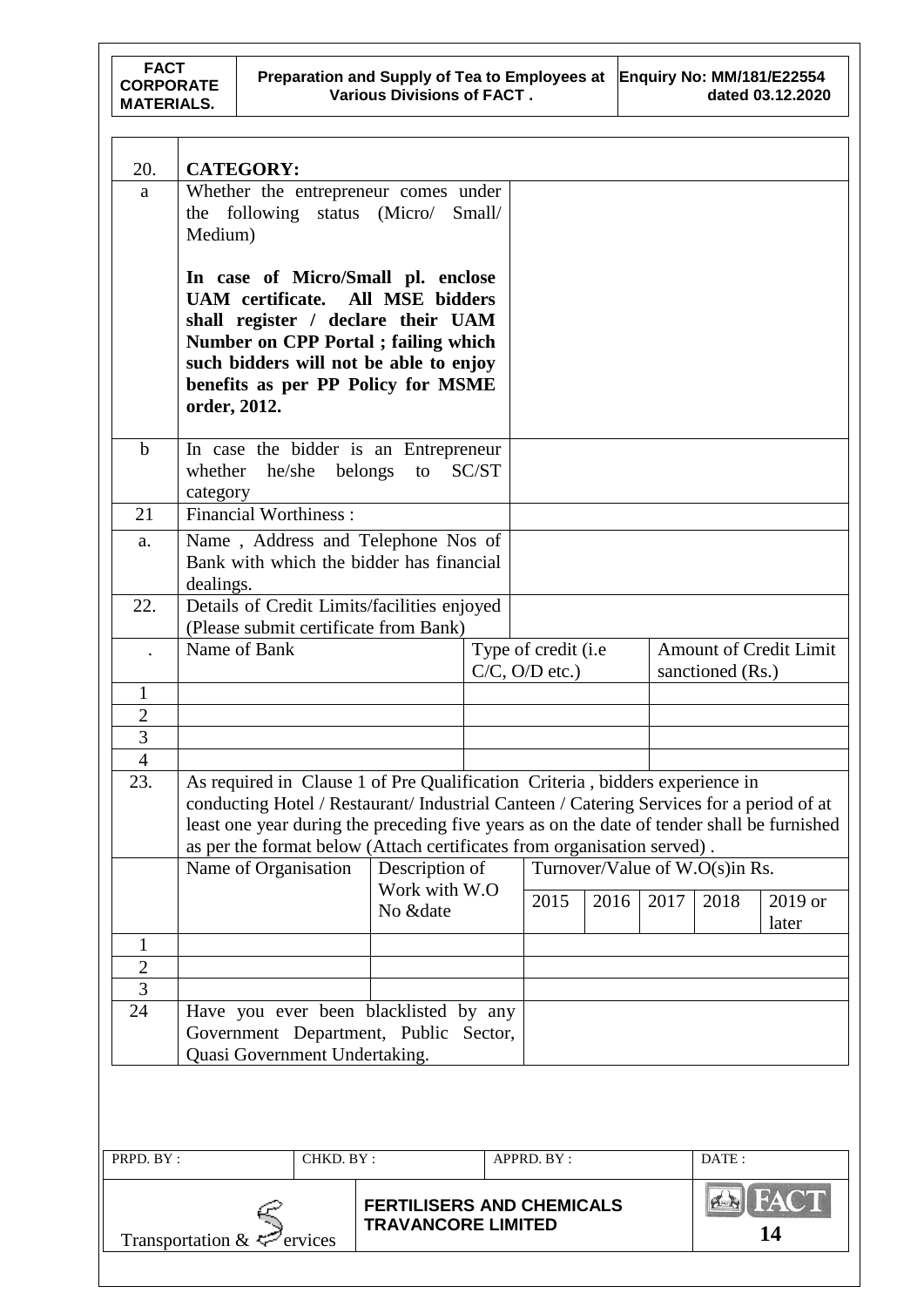|                | <b>FACT</b><br><b>CORPORATE</b><br><b>MATERIALS.</b>                                    | Preparation and Supply of Tea to Employees at<br><b>Various Divisions of FACT.</b> |  | <b>Enquiry No: MM/181/E22554</b><br>dated 03.12.2020 |  |  |  |
|----------------|-----------------------------------------------------------------------------------------|------------------------------------------------------------------------------------|--|------------------------------------------------------|--|--|--|
|                |                                                                                         |                                                                                    |  |                                                      |  |  |  |
| 25             |                                                                                         | Time required for commencement of work                                             |  | .days<br>.                                           |  |  |  |
|                | from                                                                                    |                                                                                    |  |                                                      |  |  |  |
|                |                                                                                         | date of our work order/letter of Intent                                            |  |                                                      |  |  |  |
|                | (LOI).                                                                                  |                                                                                    |  |                                                      |  |  |  |
| 26             |                                                                                         | Details of EMD                                                                     |  |                                                      |  |  |  |
|                |                                                                                         | Name of the Bank/Issuing Branch                                                    |  | UTR/Challan Receipt No. & Date                       |  |  |  |
|                | 27. Please furnish the following details along with your Banker's Authorisation letter: |                                                                                    |  |                                                      |  |  |  |
| 1              |                                                                                         | Income Tax PAN No.                                                                 |  |                                                      |  |  |  |
| $\overline{2}$ |                                                                                         | <b>GST</b> Registration No.                                                        |  |                                                      |  |  |  |
| 3              |                                                                                         | Name of the Bank with address                                                      |  |                                                      |  |  |  |
| 4              |                                                                                         | Name of the Branch with address                                                    |  |                                                      |  |  |  |
| 5              | <b>MICR Code</b>                                                                        |                                                                                    |  |                                                      |  |  |  |
| 6              | <b>IFSC Code</b>                                                                        |                                                                                    |  |                                                      |  |  |  |
| 7              | <b>Account Type</b>                                                                     |                                                                                    |  |                                                      |  |  |  |
| 8              | Bank Account No.                                                                        |                                                                                    |  |                                                      |  |  |  |
| 9              |                                                                                         | Account holder's Name                                                              |  |                                                      |  |  |  |
| 10             |                                                                                         | Vendor email address                                                               |  |                                                      |  |  |  |

## **DECLARATION**

I/We hereby declare that the particulars furnished above are true to the best of my/our knowledge and belief. I/we hereby agree that FACT shall have the right to visit my/our office/works to satisfy themselves that the particulars furnished above are correct and I/we shall furnish any additional information/documents that may be required by FACT. I/we understand that suppression of any facts/furnishing false information shall render us liable for disqualification. I/We also declare that all statutory requirements and obligations required for employing labourers for the work as per this enquiry shall be met by me/us in case award of work. Necessary registration from Labour/PF/ESI Departments, as applicable, will be arranged prior to commencement of work.

|                                                          |           |      | Authorised Signatory,            |                  |
|----------------------------------------------------------|-----------|------|----------------------------------|------------------|
| Date:                                                    |           | Name | $\ddot{\cdot}$                   |                  |
| Place:                                                   |           |      | Designation :                    |                  |
|                                                          |           |      | Signature<br>$\sim$ :            |                  |
| (seal)                                                   |           |      |                                  |                  |
|                                                          |           |      |                                  |                  |
| PRPD. BY:                                                | CHKD. BY: |      | APPRD. BY:                       | DATE:            |
| <b>TRAVANCORE LIMITED</b><br>Transportation &<br>ervices |           |      | <b>FERTILISERS AND CHEMICALS</b> | <b>FAC</b><br>15 |
|                                                          |           |      |                                  |                  |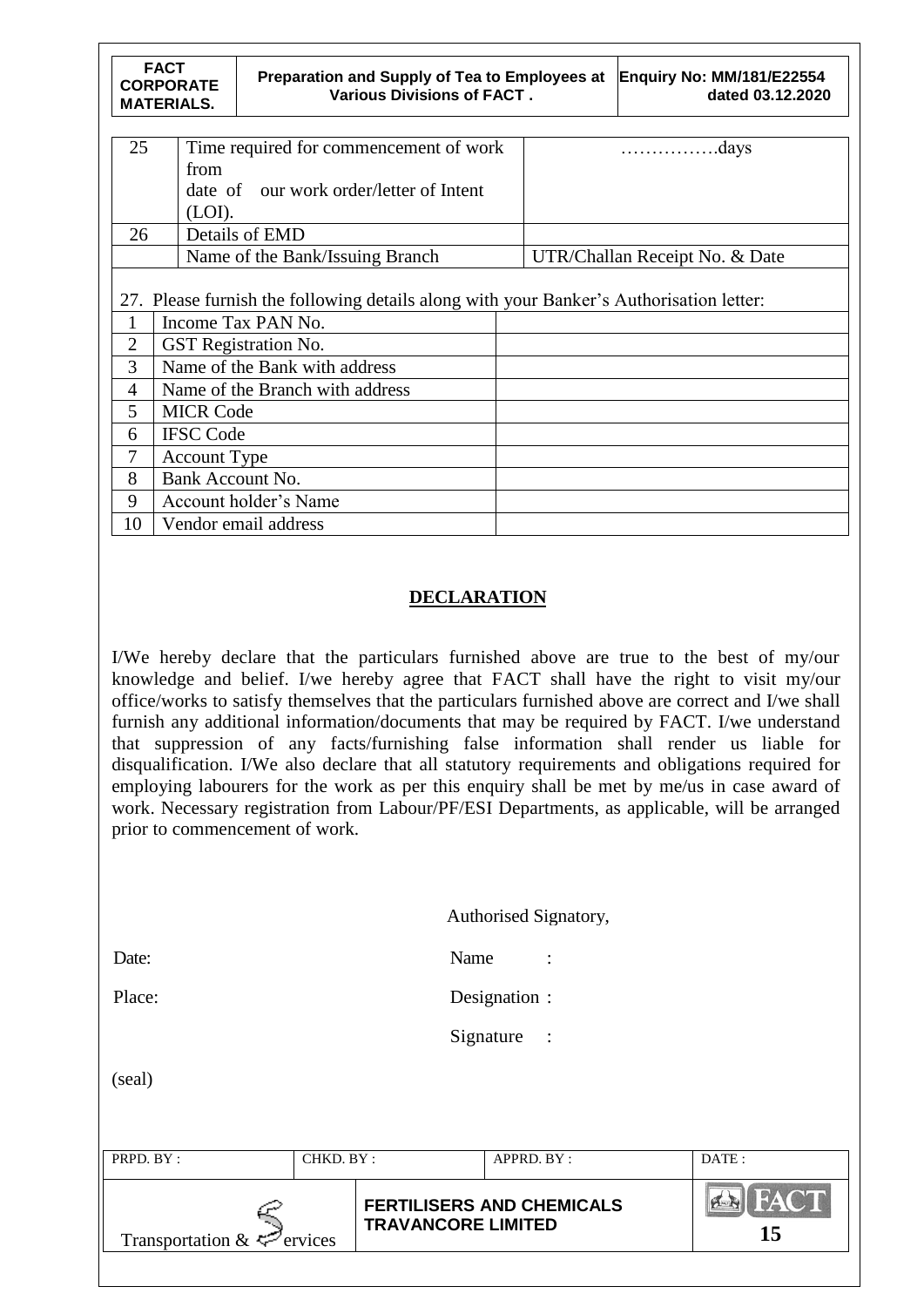## **ANNEXURE IV**

## **COMPLIANCE STATEMENT**

We state that our bid is in full compliance with the documents issued against the Enquiry No: MM/181/E22554 dtd. 03.12.2020 and we have read and understood the Notice Inviting Tender, Scope of Work, Instructions to Bidders and Terms and Conditions of Contract attached with this enquiry referred above and hereby confirm our acceptance to the same.

Name of bidder : Signature of the Bidder:

Place: Date:

| PRPD. BY:                       | CHKD. BY: |                           | $APPRD$ . $BY$ :                 | DATE: |
|---------------------------------|-----------|---------------------------|----------------------------------|-------|
| Transportation $\&\leq$ ervices |           | <b>TRAVANCORE LIMITED</b> | <b>FERTILISERS AND CHEMICALS</b> | FACT  |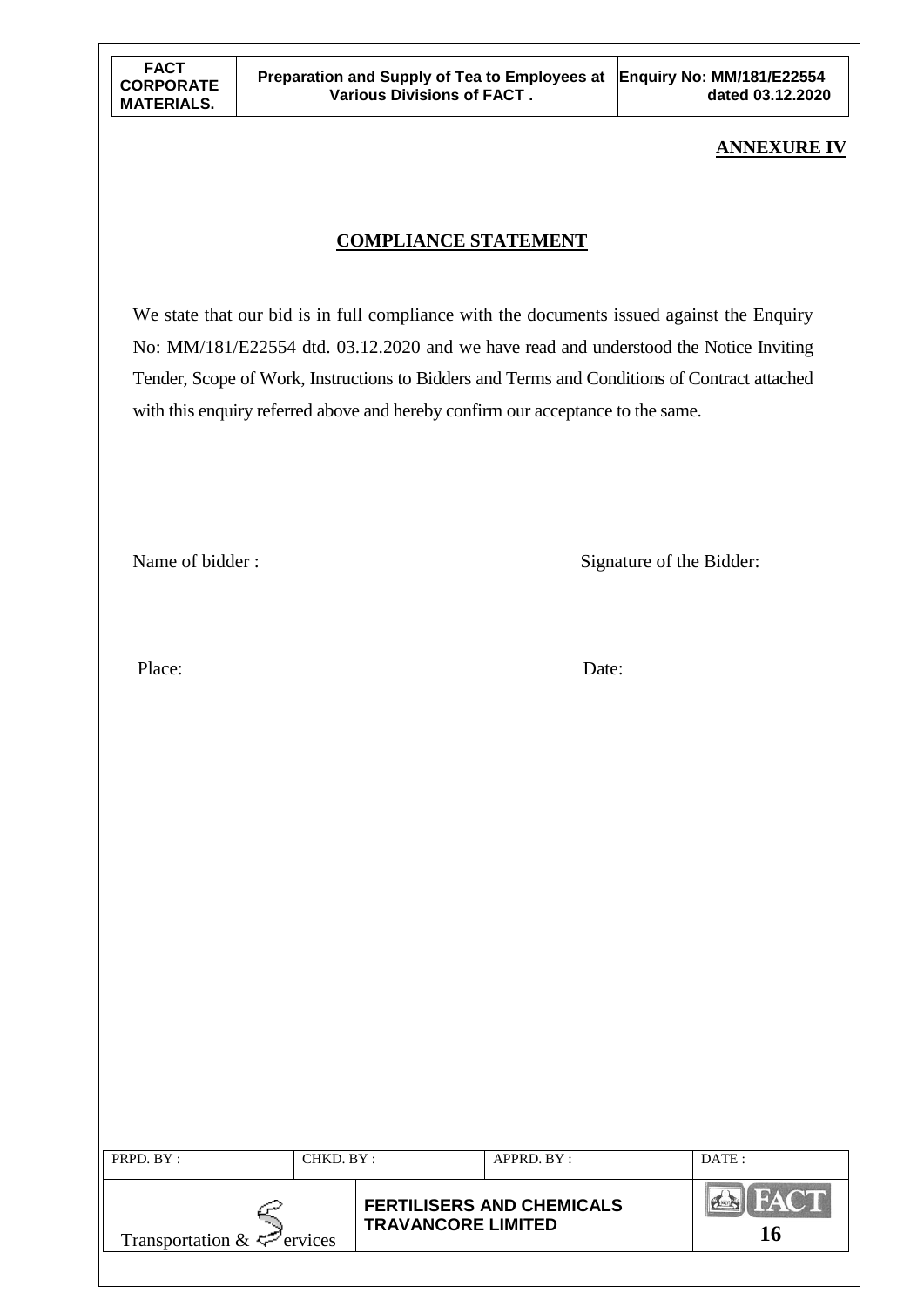## **ANNEXURE-V**

## **SPECIAL TERMS AND CONDITIONS OF CONTRACT**

#### **1.0 Definitions**:

A. FACT - Shall mean The Fertlisers and Chemicals Travancore Limited.

B. Contractor - Shall mean the person/company/firm with whom FACT has entered in to the contract for subject work.

#### **2.0 Scope of Work**:

Preparation and supply of Tea to employees, guest etc. at various points as given in clause 2.0 (b) of the Terms and Conditions. Procurement of milk, tea dust, sugar, LPG and other necessary items shall be the scope of the supplier. Black tea should be provided as per the requirement. Space for preparing tea, washing and storing provisions/ingredients, water and electricity for lighting will be provided free of cost. Contractor shall bring new cups and saucers and the same shall be replaced with new ones as and when required.

Tea/Tea without sugar should be served at work spots to officers and other employees at their seats/tables. Tea should be served to the meetings arranged in the divisions and also to visitors/company guests who come for official discussions. Snacks supplied by the Company shall also be served along with the tea, in the meetings as per request.

**a)** The contractor /his representative shall be present in the work spot provided by FACT for routine co-ordination with the authorized officers of UC/CD Welfare departments for instructions regarding execution of work.

| PRPD. BY:                       | CHKD. BY: |                           | $APPRD$ $BY:$                    | DATE: |
|---------------------------------|-----------|---------------------------|----------------------------------|-------|
| Transportation $\&\leq$ ervices |           | <b>TRAVANCORE LIMITED</b> | <b>FERTILISERS AND CHEMICALS</b> |       |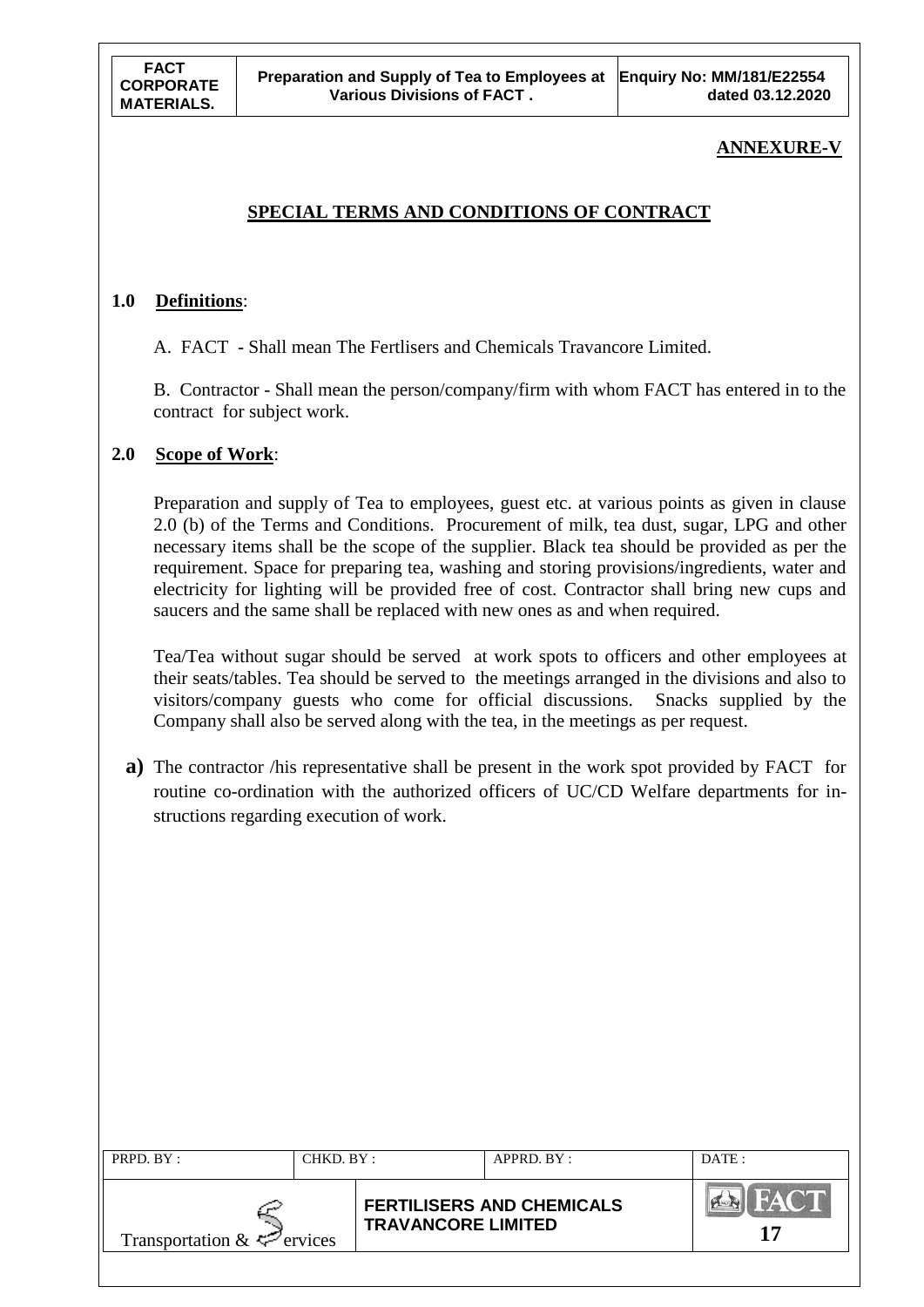## **b) Quantity required**: The average daily requirements of tea are given below:

| S.No.          | Division/Dept.                                     | <b>Cups</b><br>per day<br>$(\mathbf{In})$<br>Nos.) | Qty. for 2<br>years(606<br>days<br>only) in<br>Nos.           | <b>Place of Tea</b><br><b>Preparation</b> | Tea serving point            |
|----------------|----------------------------------------------------|----------------------------------------------------|---------------------------------------------------------------|-------------------------------------------|------------------------------|
| $\mathbf{1}$   | Udyogamandal<br>Complex                            | 130                                                | 78780                                                         | HO                                        | <b>UC SCT Building</b>       |
| $\overline{2}$ | FEDO (Including HR<br>Dept, Legal and<br>R&D)      | 260                                                | 157560                                                        | <b>FEDO</b>                               | FEDO Complex and<br>R&D      |
| 3              | Petro UC (Admin.<br>building only)                 | 180                                                | 109080                                                        | <b>FEDO</b>                               | Petro UC(Admin.<br>Building) |
| $\overline{4}$ | HO (Depts in HO<br>Building)                       |                                                    |                                                               |                                           | Ground Floor&First<br>Floor  |
| 5              | MHO (EEC<br>Building)                              |                                                    |                                                               | HO                                        | <b>EEC</b> Building          |
| 6              | FEW Building<br>(OHC, Caprolactam<br>Mktg, PR. etc | 350                                                | 212100                                                        |                                           | FEW Building                 |
| $\tau$         | PF & Govt Audit,<br>Pay Roll                       |                                                    |                                                               |                                           | PF Building, Pay Roll.       |
| 8              | Corporate Office                                   | 190                                                | 115140                                                        | Corporate<br>Office                       | Corporate Office             |
| 9              | Cochin Division,<br>105<br>Ambalamedu              |                                                    | 63630                                                         | CD Admn.<br><b>Building</b>               | CD Admn Building             |
| <b>Total</b>   |                                                    | 1215                                               | 736290                                                        |                                           |                              |
| PRPD. BY:      | CHKD. BY:                                          |                                                    | APPRD. BY :                                                   |                                           | DATE:                        |
|                | Transportation & $\leq$ ervices                    |                                                    | <b>FERTILISERS AND CHEMICALS</b><br><b>TRAVANCORE LIMITED</b> |                                           | <b>EX FACT</b><br>18         |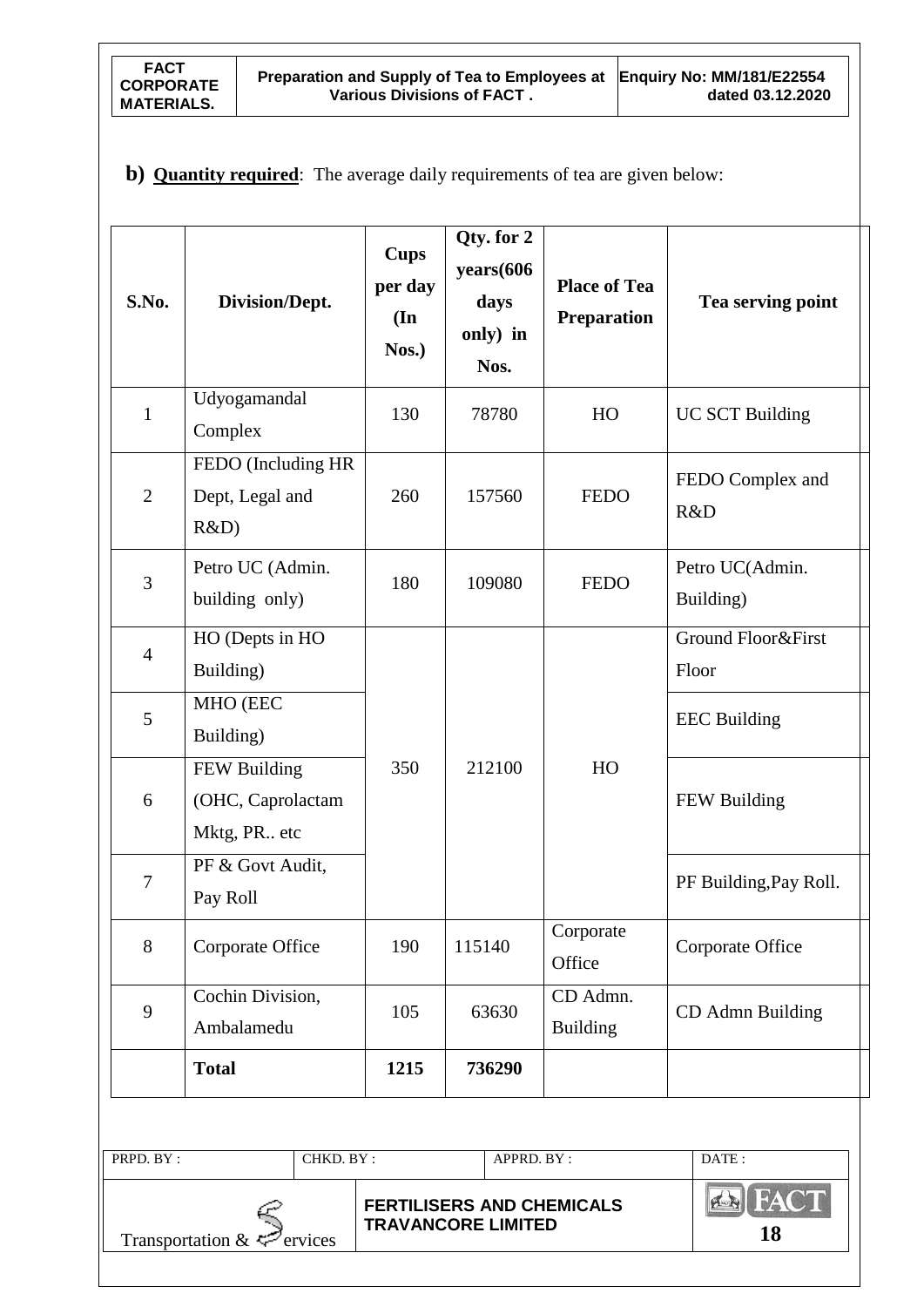# **c) Time of supply (Monday to Friday)**

| 1              | Udyogamandal Complex<br>(SCT Building)                         | 9:00 AM to 10:00 AM & 2:00 PM to 3:00 PM  |
|----------------|----------------------------------------------------------------|-------------------------------------------|
| $\overline{2}$ | FEDO(Including HR Dept,<br>Legal and $R&D$ )                   | 10:00 AM to 11:00 AM & 2:30 PM to 3:30 PM |
| 3              | Petro UC(Admin.<br>building<br>only)                           | 9:00 AM to 10:00 AM & 2:00 PM to 3:00 PM  |
| $\overline{4}$ | HO(Depts in HO Building)                                       | 10:00 AM to 11:00 AM & 2:30 PM to 3:30 PM |
| 5              | MHO(EEC Building)                                              | 10:00 AM to 11:00 AM & 2:30 PM to 3:30 PM |
| 6              | FEW Building<br>(OHC, Caprolactam Mktg,<br>PR <sub>u</sub> etc | 10:00 AM to 11:00 AM & 2:30 PM to 3:30 PM |
| $\tau$         | PF & Govt Audit, Pay Roll                                      | 10:00 AM to 11:00 AM & 2:30 PM to 3:30 PM |
| 8              | Corporate Office                                               | 10:00 AM to 11:00 AM & 2:30 PM to 3:30 PM |
| 9              | Cochin Division,<br>Ambalamedu                                 | 9:00 AM to 10:00 AM & 2:00 PM to 3:00 PM  |

# **Time of Supply on Saturdays**

|   | Udyogamandal<br>Complex<br>Building),<br>OHC,<br>(SCT)<br>Petro-UC Admin building<br>(Except Materials & Petro<br>Cochin<br>Administration),<br>Division                                          | 9:00 AM to 10:00 AM & 2:00 PM to 3:00 PM                                                                                      |
|---|---------------------------------------------------------------------------------------------------------------------------------------------------------------------------------------------------|-------------------------------------------------------------------------------------------------------------------------------|
| 2 | FEDO, R&D, Marketing                                                                                                                                                                              | 10:00 AM to 11:00 AM<br>No Supply is required in the afternoon                                                                |
| 3 | UC  <br>Admin<br>Petro-<br>building (Materials & Petro<br>Administration) only), HR<br>& Legal, Finance, PF, Govt.<br>Audit, Payroll, PR, Offices<br>in Head Office building,<br>Corporate Office | No Tea supply is required on Second & Fourth Saturdays.<br>10:00 AM to 11:00 AM & 2:30 PM to 3:30 PM<br>(All other Saturdays) |

| PRPD. BY:                       | CHKD. BY: |                           | APPRD. BY:                       | DATA:        |
|---------------------------------|-----------|---------------------------|----------------------------------|--------------|
| Transportation $\&\leq$ ervices |           | <b>TRAVANCORE LIMITED</b> | <b>FERTILISERS AND CHEMICALS</b> | THA(CL<br>19 |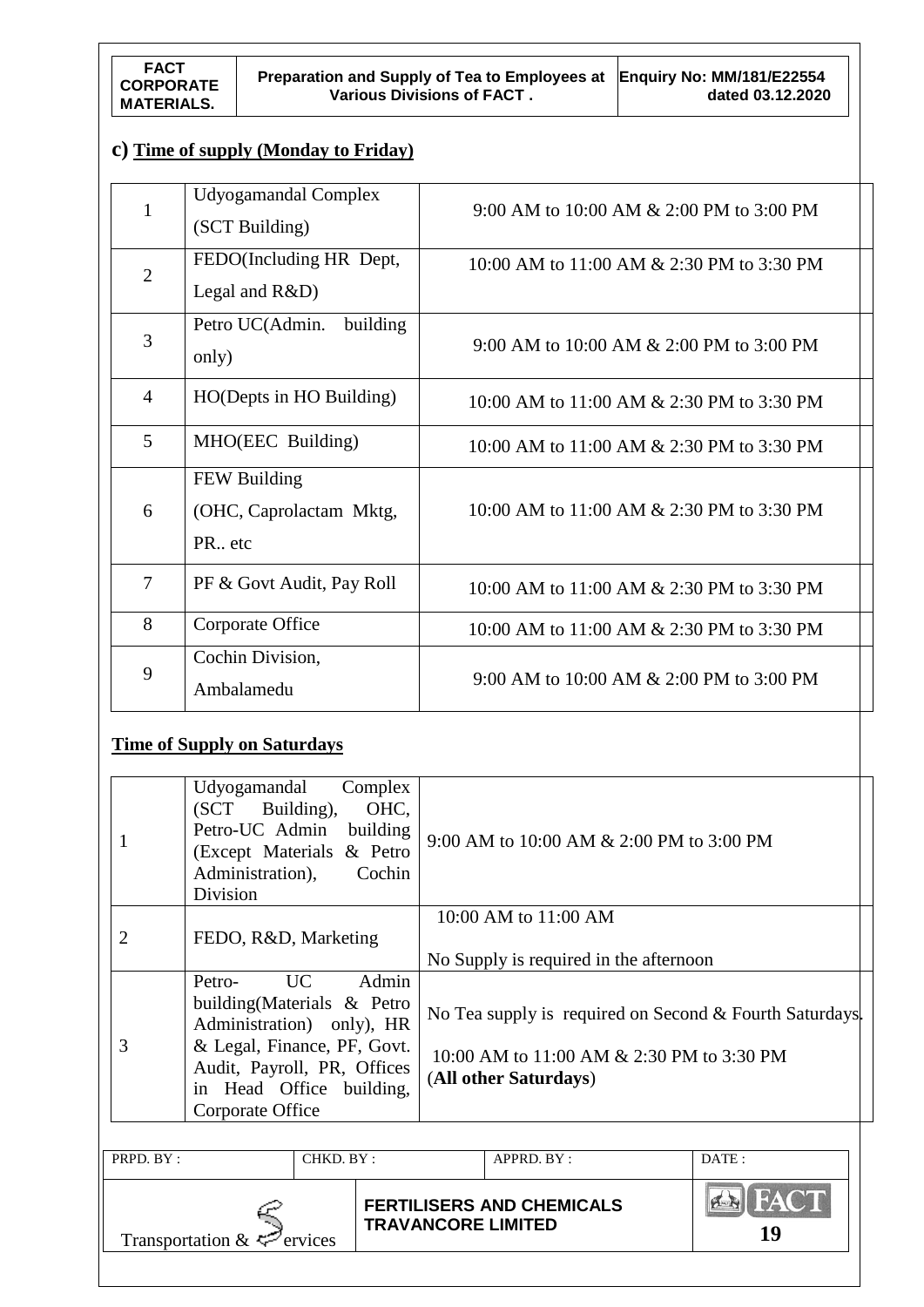- **d)** Tea should be available and served during entire office hours in these buildings as per requirements.
- **3.0** Average daily requirement shown above is only indicative. The company reserves the right to regulate/modify the daily requirement as per need. The contractor shall liaise with UC&CD welfare departments regarding day-to-day requirement. Actual requirement will be intimated by Officer (Welfare)UC and Officer(Welfare)CD sufficiently early. If there happens to be any substantial variation in daily quantity required, the same shall be informed to the contractor sufficiently in advance.
- **4.0 Period of Contract**: The contract period shall be for two years from date of commencement of work as per LOI/Work Order.
- 5.0 Tea shall be supplied to employees in the forenoon and afternoon at defined hours as above on all the five days of the week. On Saturdays, tea is required to be supplied in the forenoon in FEDO, R&D & Marketing. In addition to the above, tea/snacks shall be supplied for guests/meetings on short notice. Supply of tea shall be made beyond 4:00 PM upto 6:00 PM as and when required at no extra cost.

Tea is not required to be supplied in Materials, Finance, HR, Legal, Head Office and Corporate Office on the **Second** and **Fourth** Saturdays of every month. On all other Saturdays, tea shall be supplied in the said departments both in the forenoon and afternoon as is being done in normal working days

 In the case of Corporate Office (Sl.No. 8), supply of tea/snacks for meetings held beyond office hours (9.00 AM to 6:00 PM) is to be provided as and when required at no extra cost. On Holidays and Sundays, tea supply is not required at any of these points, unless informed in advance.

### **6.0 Rates:**

- 6.1 The rate is inclusive of all the costs towards statutory levies and payments, all establishment costs, labour registration, wages towards statutory levies and payments, all establishment costs, labour registration, wages paid to the labourers, PF, ESI or other remittances on behalf of the labourers etc., but excluding GST payable by FACT. The rates shall be firm during the period of contract except for revision based on revision in the price of milk as detailed at cl.6.2 of Special Terms and Conditions and no other revision shall be applicable.
- 6.2 TEA For increase in cost of milk.

For making tea, the major ingredient is milk. Therefore a minimum increase/decrease of Re.1/- from the base rate (Rate at the time of awarding Work Order would be compensated/reduced at the rate of Re.0.066/- per cup of tea. Details worked out below:

| PRPD. BY:<br>CHKD. BY:          |  |                                                               | APPRD. BY: | DATE: |
|---------------------------------|--|---------------------------------------------------------------|------------|-------|
| Transportation $\&\&\&$ ervices |  | <b>FERTILISERS AND CHEMICALS</b><br><b>TRAVANCORE LIMITED</b> |            | 20    |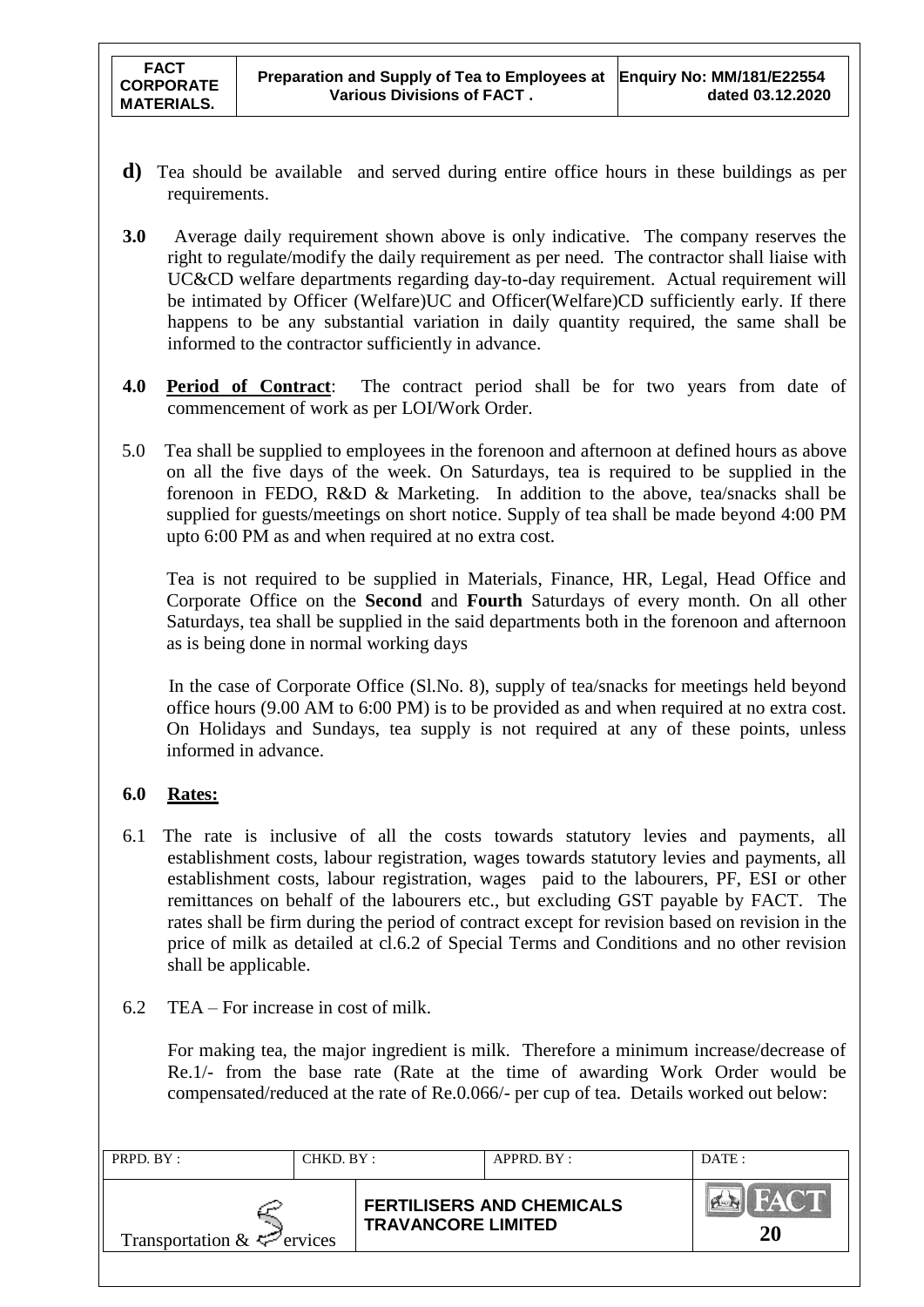No. of cups of tea per litre - 15 (standard) Minimum increase in cost/litre of of milk - Re.1/- Compensation : Re.1/15cups (ie. One divided by fifteen)  $=$  Re.0.066

For any increase/decrease above Re.1/litre, compensation/reduction would be worked out as above. The cost per litre of MILMA SMART BRAND DOUBLE TONED MILK shall be the basis of revision. The impact of price variation of other ingredients like tea dust, sugar, fuel and wages shall not be considered for rate revision.

### **7.0 Security Deposit.**

- 7.1 The successful bidder shall remit 5% value of the contract amount as interest free Security Deposit (SD) or furnish a Bank Guarantee from a Nationalized /Scheduled Bank in the format prescribed by FACT for equivalent amount within 15 days of receipt of work order. The bank guarantee shall be valid till the expiry of the contract with a claim period of six months thereafter.
- 7.2 EMD of the successful bidder(s) can be adjusted as part payment towards security deposit required on award of the contract, if so desired by him/them. The security Deposit shall not be released until the supply as per the Contract is satisfactorily completed and accepted and final bills paid.
- 7.3 Any amount due from the contractor to FACT shall be deducted from the Security Deposit without prejudice to FACT's right to claim balance amount, if any, from the Contractor.
- 7.4 The violation of any of the terms and conditions of contract by the contractor shall entail forfeiture of security deposit and disqualification from further work with FACT without prejudice to FACT"s right to avail other remedies.
- **8.0 Agreement:** The Contractor shall execute within 15 days from the date of issue of Work Order an Agreement on Judical Stamp paper of value of Rs 500/- in the form of prescribed by FACT and shall bear all expense s and incidental there to.
- **9.0 Contract Administration:** In Sl. Nos. 1-8, the contract shall be administered by the Officer(W)/UC or his authorized representative and at FACT–CD(Sl.No. 9), the contract shall be administered by Officer(W)/CD. The Contractor or his authorised representative shall call on / report to the above officers on daily basis to receive instructions regarding the no. of workers to be deployed every day and arrange to work accordingly. General Manager (HR&A) shall be the over-all authority for all the activities related to this contract and his decision shall be final and binding.

## **10.0 Liability of the Contractor:**

10.1 Before commencing the work, the Contractor shall submit all the details of labourers/working crew and vehicles/equipments deployed for the work to the authorised

| PRPD. BY:<br>CHKD. BY:          |  |                           | $APPRD$ $BY:$                    | DATA: |
|---------------------------------|--|---------------------------|----------------------------------|-------|
| Transportation $\&\leq$ ervices |  | <b>TRAVANCORE LIMITED</b> | <b>FERTILISERS AND CHEMICALS</b> |       |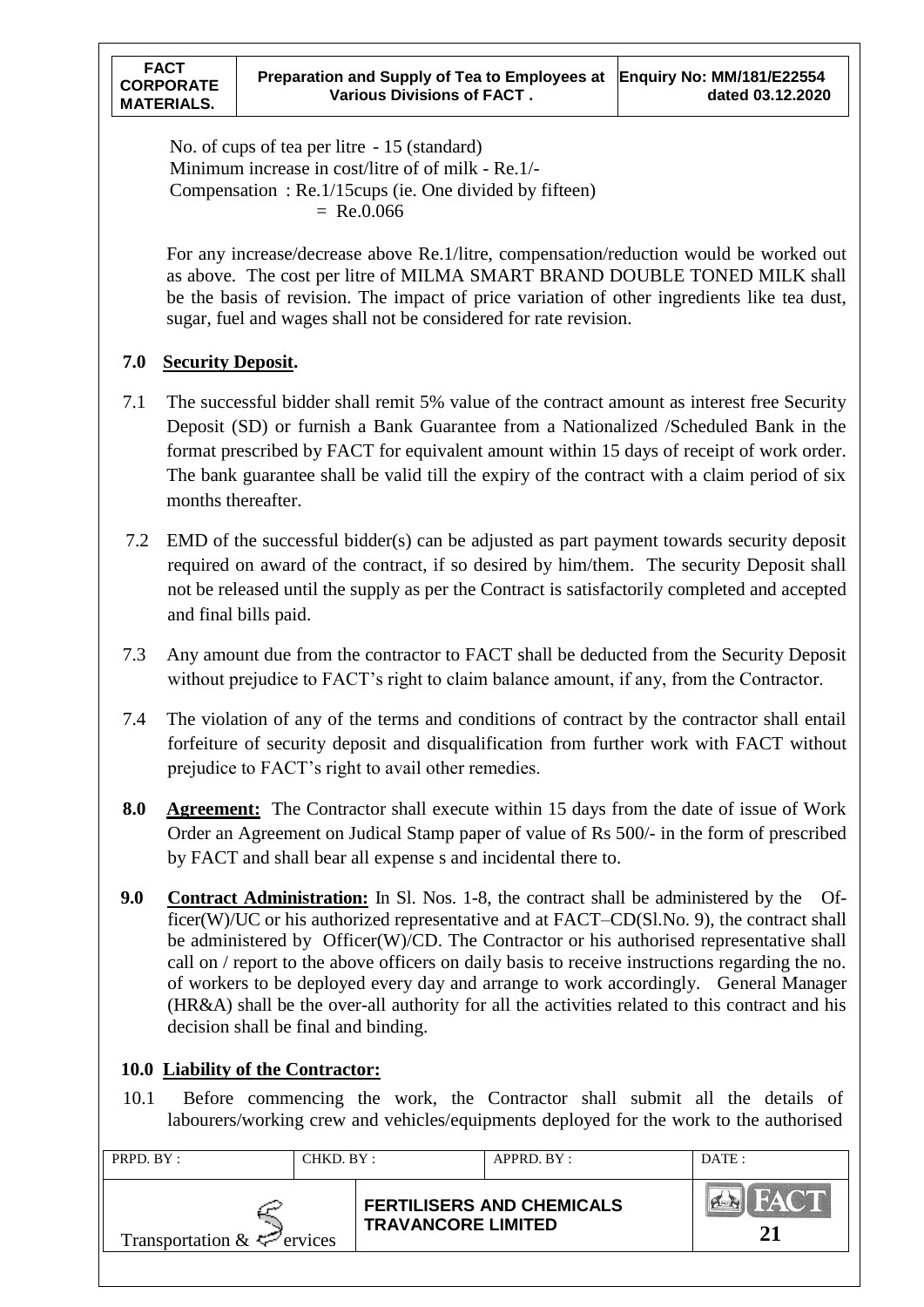officer at each Divisions of FACT.

- 10.2 **Quality of material**: The Contractor shall use only TAZAA / Three Roses / Kannan Devan / AVT/Red Label. Any other equivalent quality tea dust shall be used only after obtaining specific approval in writing from the Contract Administrator. Contractor shall use only Milma / PDDP Doubled Toned Milk. The volume of Tea to be served shall be 150 ml/ cup. The milk content shall be not less than 60 ml/tea.
- 10.3 **Manpower**: The contractor shall engage sufficient number of staff considering all the locations specified. The staff would be expected to be neatly dressed, courteous and shall provide service in a manner pleasing to all. The Contractor shall ensure proper conduct and behaviour of the staff engaged by them while on duty. If not satisfied, FACT has the right to ask the Contractor to change the staff and they are bound by FACT decision.
- 10.4 The Contractor must ensure availability of required number of staff under all circumstances. Days of Bandh/ Hartal/ Strike are not exempted in the Work Order. The workers engaged at each Division should be available at the spot throughout the day and in the closing hours irrespective of the scheduled supply timing mentioned at 2(c) above and even beyond the same, up to 6 PM, if required.
- 10.5 The contractor shall engage one supervisor for supervision of the activities and he shall be available in the Office provided by FACT for routine co-ordination with the authorized officer of FACT for instructions regarding execution of work.
- 10.6 It is the responsibility of the Contractor to keep the place of work clean and tidy. All utensils / cups & saucers used for serving tea shall be washed with soap solution and rinsed with hot water daily. Provision for boiling water will be provided by the company whereas procurement of soap solution shall be in the scope of the contractor. Since the Company is an ISO 14001 certified one, the contractor shall strictly follow the instructions of the Company in this regard.
- 10.7 FACT shall have the right to object to any unsafe practice used or resorted to by the Contractor and to direct the Contractor to carry out the job in a manner considered safe by FACT.
- 10.8 In case, the contractor fails to carry out the works satisfactorily as per the contract, FACT may give 24 hours notice in writing to the contractor calling him to make good the failure, neglect or contravention complained of within the said time. In default of compliance of said notice, the company shall have the option and be at liberty without prejudice to its rights, to arrange to complete the work by other means/other agencies and all losses, damages or extra expenditure incurred in this connection, if any, shall be to the contractor"s account.
- 10.9 If the contractor becomes insolvent or in the event of his going into liquidation or winding up his business as the case may be or if in the opinion of the company, fails to fulfil his obligations in the execution of the work to company"s satisfaction, the company may forthwith terminate the contract or take it over in whole or in part and employ any other agency or agencies to continue the work or get it done departmentally and forfeit the contractor's security deposit and retention of money without prejudice to the company's

| PRPD. BY:<br>CHKD. BY:                 |  | APPRD. BY:                |                                  | DATA: |
|----------------------------------------|--|---------------------------|----------------------------------|-------|
| Transportation $\&\leq^{\sim}$ ervices |  | <b>TRAVANCORE LIMITED</b> | <b>FERTILISERS AND CHEMICALS</b> | FACT. |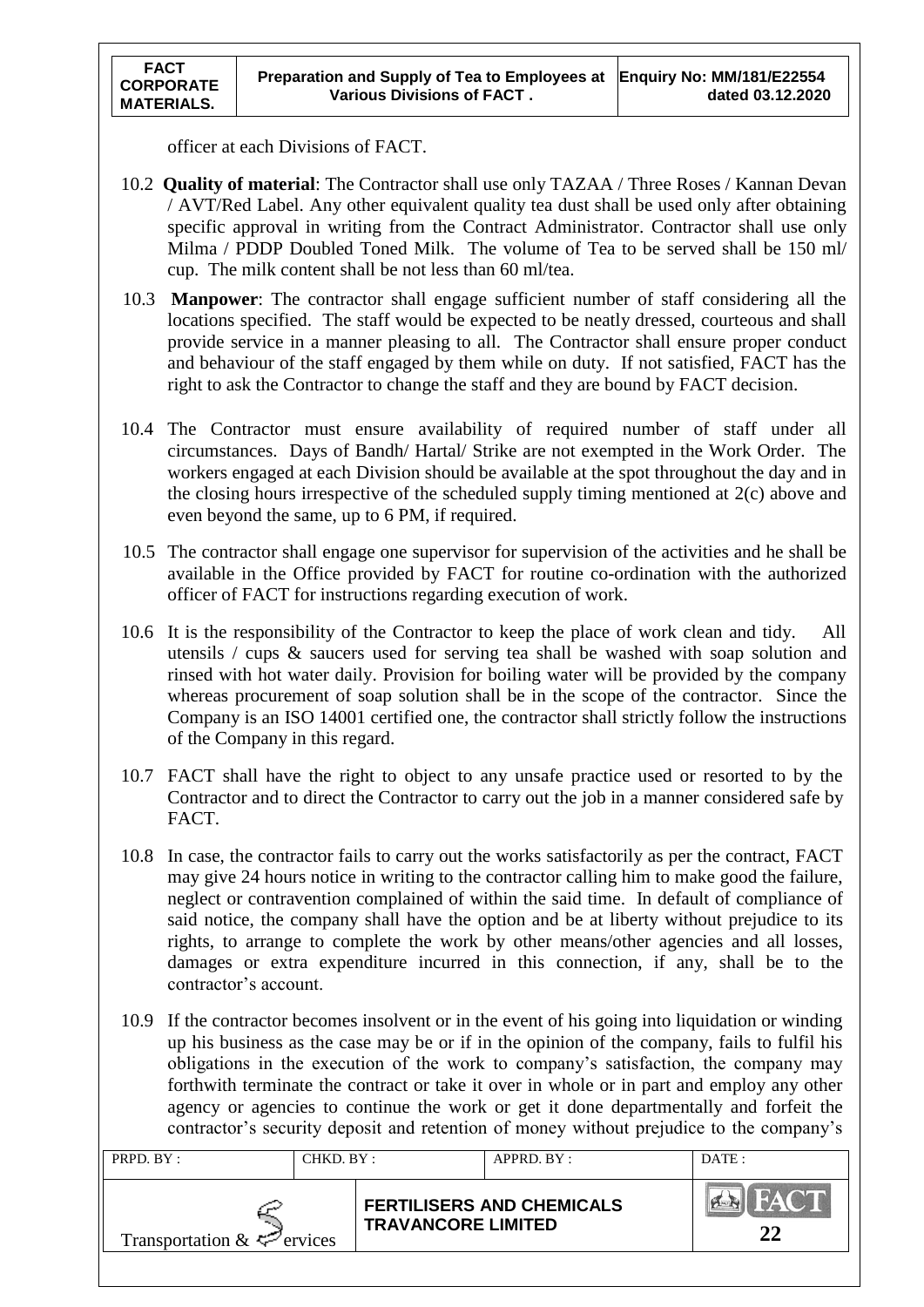rights to claim compensation from the contractor for losses or damages suffered by the company as a result of the above arrangements. The contractor shall have no claim to compensation for any loss that may occur consequent to the above arrangements.

- 10.10 The security and safety of the Contractor's belongings shall be arranged by him at his own responsibility and cost.
- 10.11 Insurance coverage of the Contractor's vehicles/equipments and crew deployed for the job shall be arranged by him at his own responsibility and cost.
- 10.12 The Contractor shall assume all liabilities for, and keep FACT wholly indemnified against, all actions or suits, costs, damages, changes and expenses arising out of or in connection with carrying out of the work covered by the contract with respect to the labourers / equipments / machinery deployed by the contractor for the work.
- 10.13 No claim for extra payment on account of incidental expenses such as Kettukooli, Attikooli, Marikooli etc., incurred by the contractor shall be entertained by FACT. FACT shall not make any payment to the contractor other than the rate as per the work order.
- 10.14 Strike etc., by Contractor"s labour owing to any dispute pertaining to the wages or otherwise will not be deemed to be a reason beyond the control of the Contractor.

### **11.0 Penalty for Non-Performance:**

- 11.1 Contractor shall deploy adequate number of workers/labourers on each day of work, as required for carrying out the work as per the contract and based on instructions from Officer (Welfare)-UC/ Officer(Welfare)-CD or their authorised representative.
- 11.2 If the contractor fails to do the work on any day, FACT will make alternative arrangements for the work, without notice to the contractor, and all the cost incurred on such arrangements shall be recovered from the contractor without prejudice to FACT"s other rights under the contract.
- 11.3 The contractor will ensure requisite quality in the tea he supplies. In the event of the quality not being satisfactory, the contract is terminable with a notice of 30 days. Poor quality of tea will attract penalty and no payment will be made for the corresponding quantity. The contractor will not be entitled to any compensation on account of the termination of the contract and the security deposit will be forfeited.

### **12.0 Measurement of Consumption:**

The daily actual strength of the concerned departments will be the basis of payment as far as employees are concerned. The tea requirement for meetings and guests will be certified by the concerned department in the register to be maintained by the supplier. The strength of Apprentices and Project trainees will be provided by Training Centre.

#### **13.0 Settlement of Bills**:

13.1 Payment will be based on the consumption arrived at as per clause 12 above. The bills

| PRPD. BY:<br>CHKD. BY:                 |  |                           | APPRD. BY:                       | DATE: |
|----------------------------------------|--|---------------------------|----------------------------------|-------|
| Transportation $\&\leq^{\sim}$ ervices |  | <b>TRAVANCORE LIMITED</b> | <b>FERTILISERS AND CHEMICALS</b> |       |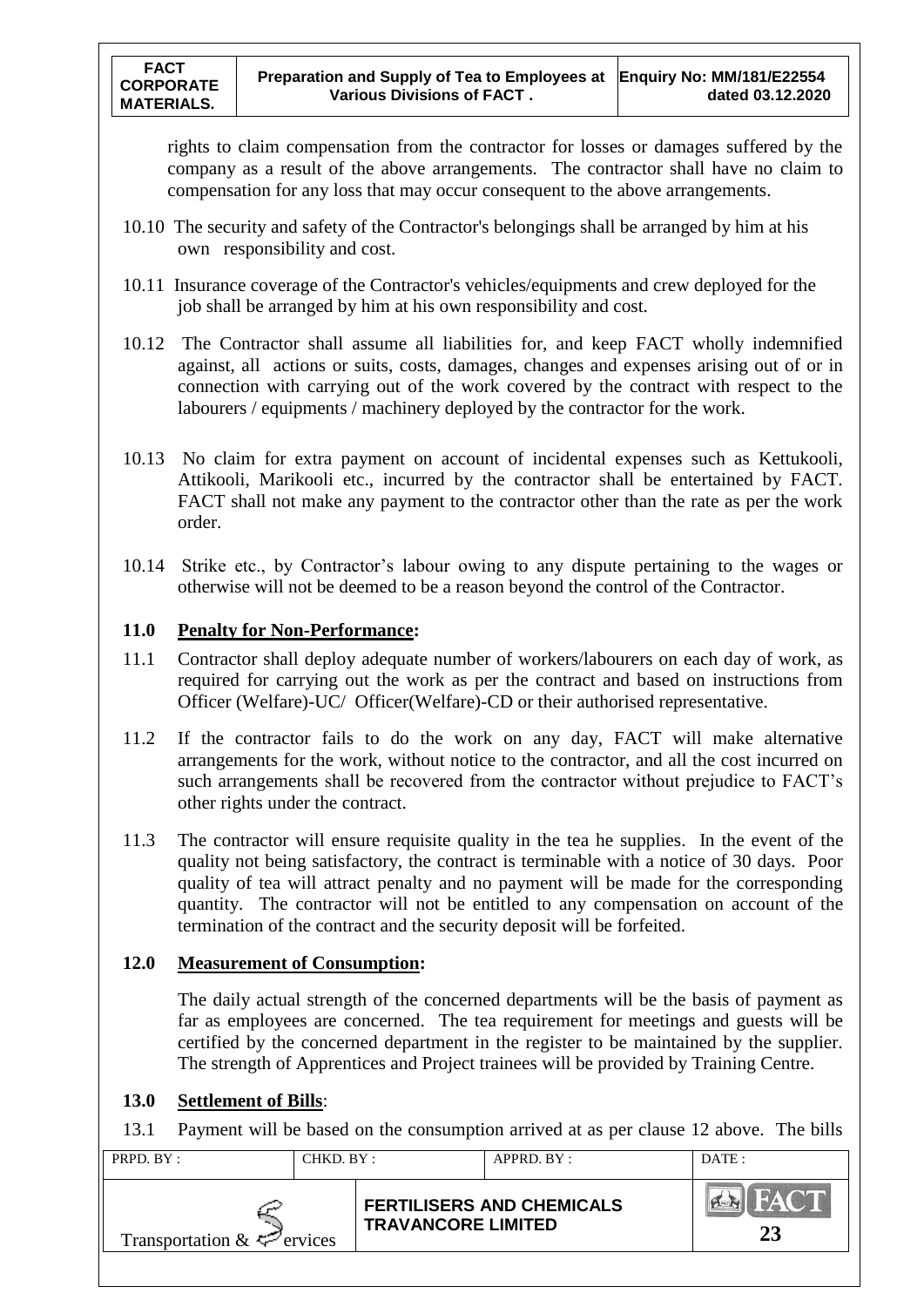for supply of tea shall be settled on a monthly basis based on certification of the bills by the Officer(Welfare) concerned. Consumption of tea in each location shall be certified by the user departments concerned. In respect of production divisions, the same shall be certified by the Officer(Welfare) of the division. In the case of other divisions and for meetings/guests in UC and CD certification shall be done by the Administration department of the concerned division. The bill from each divisions certified by the competent officer shall be forwarded to Officer(Welfare) of the division in UC or CD as the case may be.

- 13.2 Payment of bills that are complete in all respects shall normally be made by FACT Finance dept., within 15 days, after effecting all deductions applicable based on certification as per terms of the work order.
- 13.3 Payments as per terms & conditions of Work Order will be credited to the bank through National Electronic Fund Transfer or RTGS. Please inform the following details along with your Banker"s authorisation letter.

a)Bank Name, b)Branch Name c)MICR Code, d)IFSC Code, e) Account type f) Account No.

- 13.4 Statutory Deductions Statutory deductions towards Income Tax, ESI, Provident Fund etc., shall be made from the contractor's bills, as applicable.
- 13.5 The Contractor shall not be eligible for any other charges on any account other than that specifically mentioned in the Work Order. The contractor shall submit ESI/PF clearance certificate along with the bill for effecting payment.
- **14.0 GST**: The rate for each item of work shall be inclusive of all the costs towards statutory levies and payments, all establishment costs, labour registration, wages paid to the labourers, PF, ESI or other remittances on behalf of the labourers etc., **but excluding GST payable by FACT.**
- 15.0 The contractor shall obtain required licence under the Food Safety and Standards Act 2006, and shall produce proof towards submission of application for the same within two weeks of commencement of the contract.

#### 16.0 **Other Conditions**:

- 16.1 The contractor shall employ only those adult workers (above 18 years of age) who are not disabled, not mentally unsound, not women in advanced stage of pregnancy or not old persons beyond 65 years of age etc.
- 16.2 Lady workers shall not be engaged after 6:00 PM.
- 16.3 The workers deployed by the Contractor for the work shall be covered under the PF & ESI Acts. The Contractor shall ensure full compliance to the above Acts. The Contractor shall be responsible for making all payments to his workmen, including ESI and Provident Fund benefits etc., as applicable. Deductions towards PF & ESI contributions on behalf of the workers will be made from the Contractor"s bills, and remitted to the concerned Departments by FACT based on wage roll cum attendance roll to be furnished by the Contractor. If the workers are not presently registered with PF  $&ESI$ , necessary applications signed by the workers shall be submitted by the Contractor for enabling

| CHKD. BY:<br>PRPD. BY:          |  |                           | APPRD. BY:                       | DATE: |
|---------------------------------|--|---------------------------|----------------------------------|-------|
| Transportation $\&\&\&$ ervices |  | <b>TRAVANCORE LIMITED</b> | <b>FERTILISERS AND CHEMICALS</b> | 24    |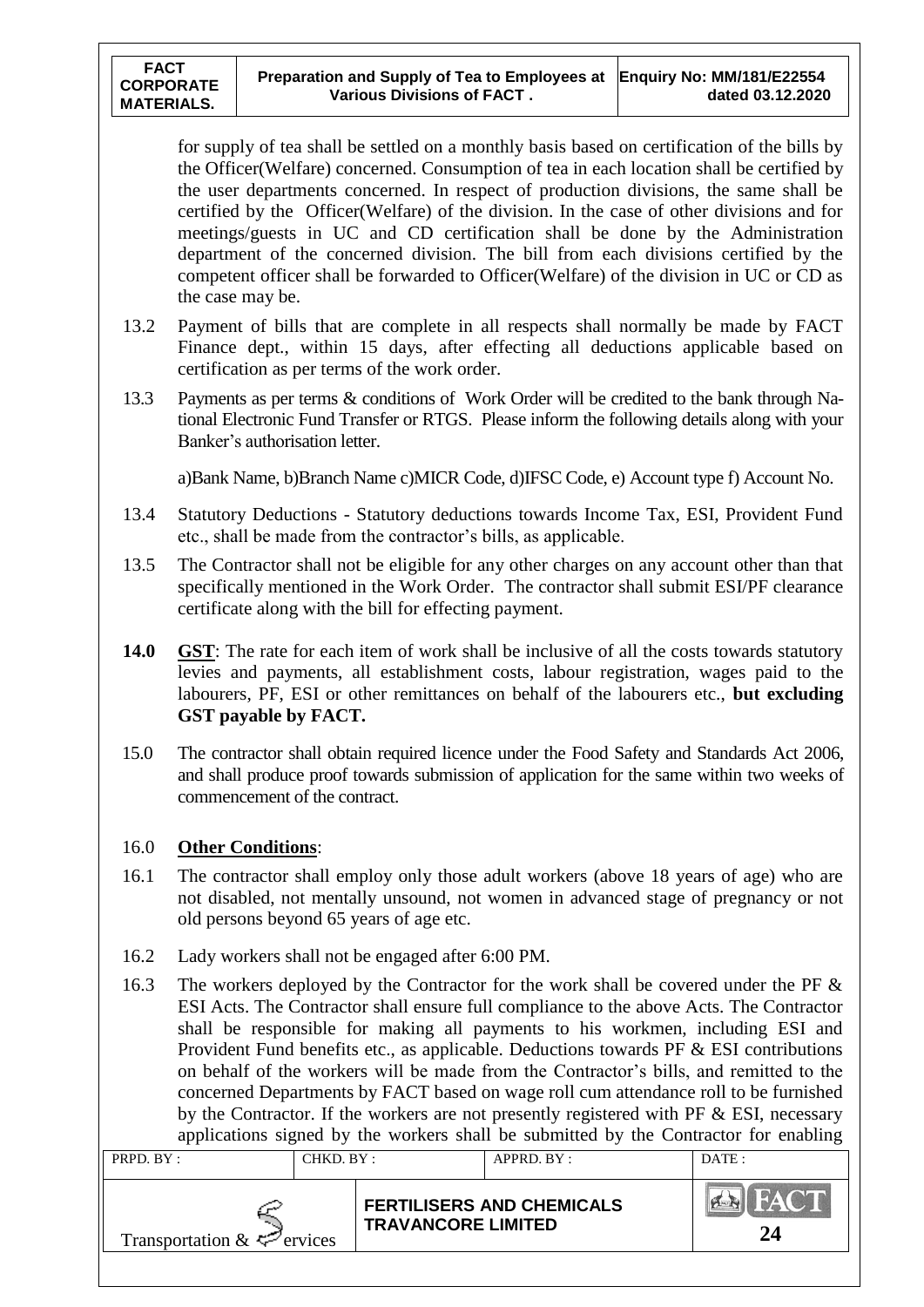their registration.

 **FACT CORPORATE MATERIALS.** 

- 16.4 The contractor shall be liable for payment of all claims, compensation or expenses payable as a result of any accident or injury sustained by workmen employed or hired by the contractor in the execution of the contract, which the contractor is liable to pay by rule, law and order of Government. The expenses, if any, incurred by FACT on the above will be realised from any amount that may be due to the contractor from FACT. Also, the Contractor shall be liable to pay all damages and expenses suffered by the company due to his negligence to perform any of the services mentioned in the contract or due to any action or omission of his employees.
- 16.5 The Contractor shall obtain photo identity badges (passes) approved and issued by CISF FACT-UC / CD Units for himself, his workers and representatives for entry inside the premises of FACT and where handling/transportation/loading/ unloading points are located. Passes are not transferable and shall be renewed on expiry. Passes must be surrendered to FACT's Security Department, when workers/representatives are changed or when the contract is completed/terminated, failing which an amount as fixed by the FACT shall be payable for every pass thus not surrendered.
- 16.6 All materials taken out shall be regulated through material passes issued by an authorised officer at Welfare Depts. of FACT Udyogamandal Complex & Cochin Division.
- 16.7 The Contractor and his employees are expected to abide by discipline and traffic regulations as directed by FACT and CISF Personnel from time to time within Office and Plant premises. FACT reserves the right to demand the removal of the contractor or his employees who have been declared by FACT as offending its directives, without relieving the contractor from his obligations under the contract.

**OTHER TERMS AND CONDITIONS: All other terms and conditions shall be as per our Standard Terms and Conditions of Contract - Annexure –VI. In case of any contradiction between Special Terms and Conditions of Contract – Annexure – V and Standard Terms and Conditions of Contract – Annexure – VI, Annexure – V will prevail.**

| PRPD. BY:                       | CHKD. BY: |                           | APPRD. BY:                       | DATE:             |
|---------------------------------|-----------|---------------------------|----------------------------------|-------------------|
| Transportation $\&\&\&$ ervices |           | <b>TRAVANCORE LIMITED</b> | <b>FERTILISERS AND CHEMICALS</b> | <b>FACT</b><br>25 |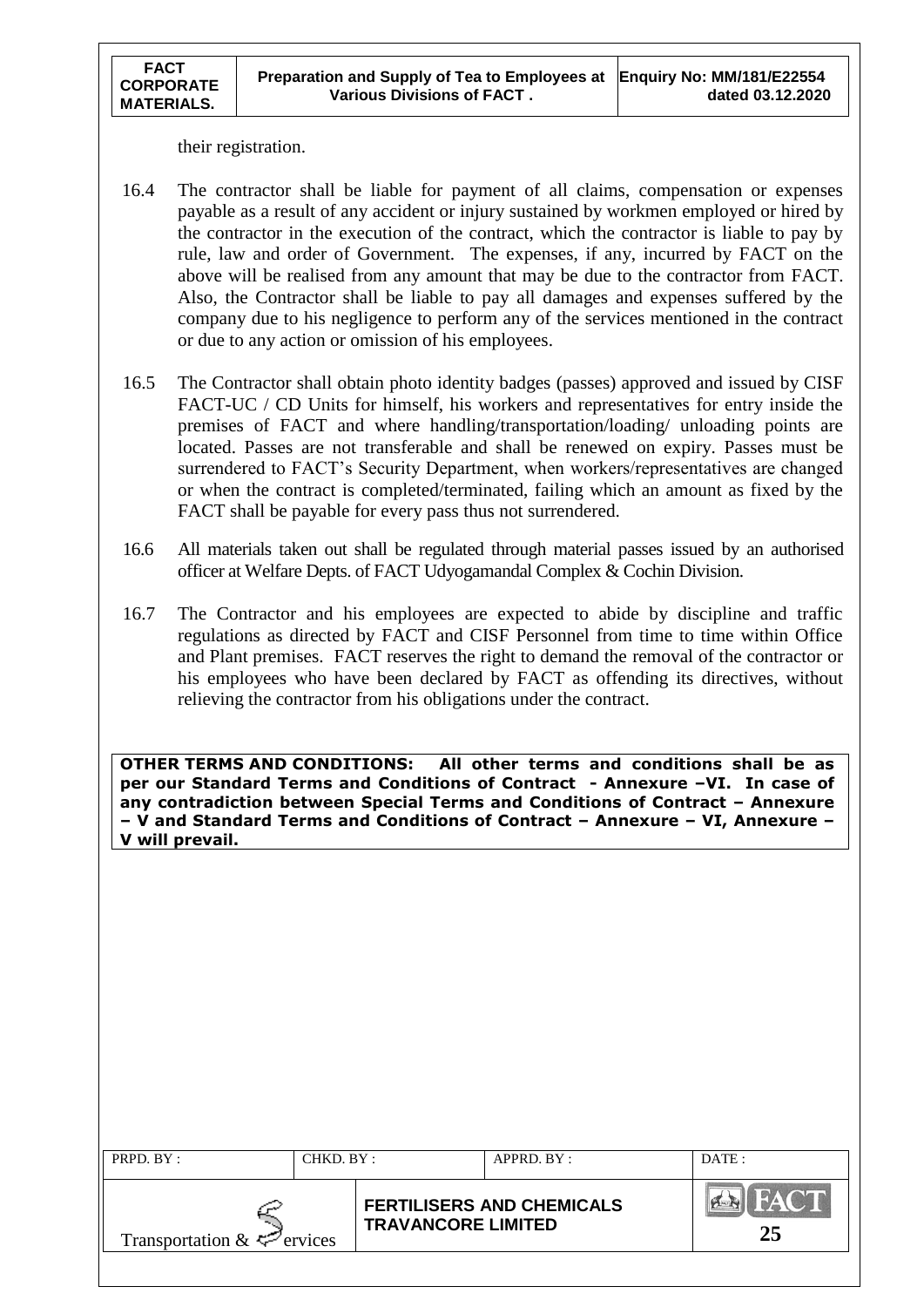**Annexure-VI**

# **STANDARD TERMS AND CONDITIONS OF CONTRACT**

- **00. CONTENTS :**
- 01. GENERAL:
- 02. SECURITY DEPOSIT:
- 03. RATES:
- 04. PAYMENT:
- 05. QUANTITY:
- 06. CONTINUITY OF WORK:
- 07. RESPONSIBILITY FOR MATERIAL:
- 08. SECURITY & SAFETY REGULATIONS:
- 09. STATUTORY OBLIGATIONS:
- 10. CONTRACTOR's WORKMEN:
- 11. DEFAULT:
- 12. TERMINATION:
- 13. FORCE MAJEURE:
- 14. ASSIGNMENT:
- 15. APPLICABLE LAW & SETTLEMENT OF BILLS:
- 16. ENVIRONMENT MANAGEMENT SYSTEM:
- 17. FRAUD PREVENTION POLICY OF FACT:
- 18. ENTIRETY OF CONTRACT:

# **01. GENERAL:**

- 1.1 **"FACT"** shall mean the Fertilisers and Chemicals Travancore Limited, with registered office at Udyogamandal and its operating Divisions at Udyogamandal and Ambalamedu.
- 1.2 **"Contractor"** shall mean the firm/company/individual, who has been awarded the work order (Contract) against their bid in response to the enquiry issued by FACT.
- 1.3 The Contractor shall return to FACT the duplicate copy of the work order with terms and conditions duly acknowledged and signed in confirmation of having accepted the order as per terms and conditions mentioned.
- 1.4 The Contractor shall execute within 15 days from the date of receipt of FACT"s Letter of Intent, an agreement in stamp paper in the form prescribed by FACT and shall bear all expenses incidental thereto.
- 1.5 The contract once awarded will not imply that the Contractor has exclusive right for the particular job.
- 1.6 The Contractor is deemed to have carefully examined and satisfied himself on the nature and extent of work to be executed and no claims for any extra payment shall be admissible under any circumstances.
- 1.7 FACT shall not in any way be responsible to the Contractor for payment of compensation

| PRPD. BY:<br>CHKD. BY:          |  |                           | APPRD. BY:                       | DATE: |
|---------------------------------|--|---------------------------|----------------------------------|-------|
| Transportation $\&\leq$ ervices |  | <b>TRAVANCORE LIMITED</b> | <b>FERTILISERS AND CHEMICALS</b> | 26    |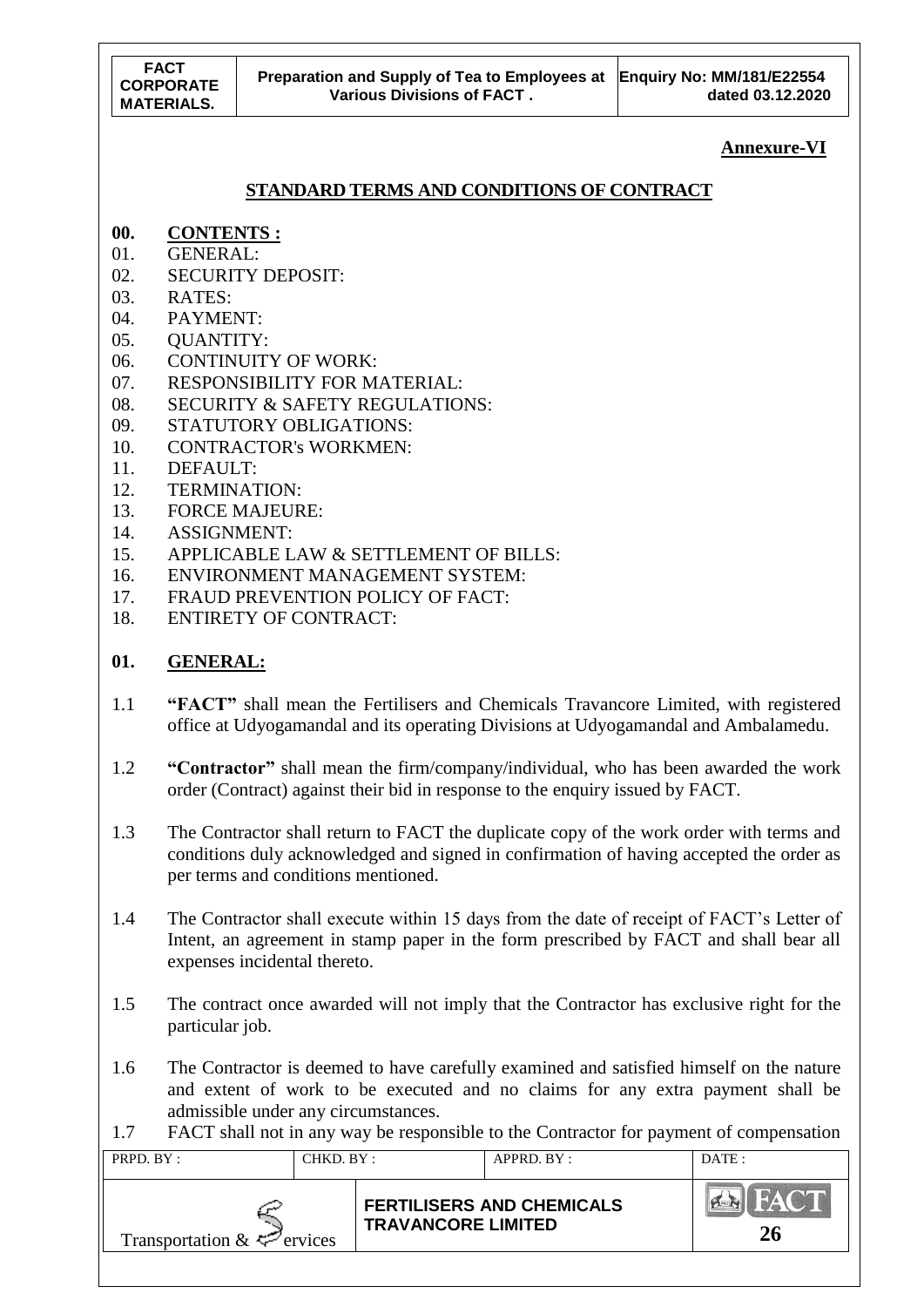for hold up of work, if any, due to any situation beyond the control of FACT.

### **02. SECURITY DEPOSIT :**

- 2.1 The contractor) shall remit interest free Security Deposit (SD) equivalent to **five percent (5%) of the total contract value** by DD/NEFT/RTGS or by Bank Guarantee issued by a Nationalised / Scheduled Bank as per the Proforma prescribed within 15 days of issue of award of Letter Of Intent or contract, whichever is earlier. The Bank Guarantee shall be valid till the expiry of the contract with a claim period of six months thereafter.
- 2.2 The EMD remitted by the Contractor can be adjusted towards security deposit, if so desired by him. EMD shall be returned only on remittance of requisite Security Deposit.
- 2.3 The Security Deposit shall not be released until the work as per the Contract is satisfactorily completed and accepted and final bills paid. Any amount due from the Contractor to FACT shall be deducted from the Security Deposit without prejudice to FACT's right to claim balance amount, if any, from the Contractor.
- 2.4 The violation of any of the terms and conditions of Contract by the Contractor shall be liable to forfeiture of the Security Deposit and disqualification from further work with FACT without prejudice to FACT's right to avail other remedies.

## **03. RATES:**

The rates shall be inclusive of all incidental and other charges excluding GST which may have to be incurred by the Contractor in execution of the work as per this contract. The rates shall be firm for the period of contract.

In case rate revision on account of changes in the price of High Speed Diesel (HSD) oil is applicable as per Special Terms and conditions, the revision shall be effective as applicable.

## **04. PAYMENT :**

Payment shall be effected, on presentation of the bills to the Chief Manager(Fin)-Bills duly certified by the authorised person specified in the special conditions attached. Final settlement of contractors bill shall be made after deduction of (1) amounts due from them to FACT on account of shortage / damages / loss to the goods entrusted to them, (2) statutory levies such as PF liability, Income Tax etc. if any and (3) any other amount due from the contractor for any other reason. If the amount due from the contractor is more than the amount due to the contractor, the contractor shall arrange to pay FACT the difference without delay.

### **05 QUANTITY** :

Quantity given in the contract is only an approximate indication and FACT does not guarantee the total quantity to be transported. FACT reserves the right to reduce or increase the quantity at any time without assigning any reason whatsoever and does not

| CHKD. BY :<br>PRPD. BY:         |  |                           | APPRD. BY:                       | DATE: |
|---------------------------------|--|---------------------------|----------------------------------|-------|
| Transportation $\&\leq$ ervices |  | <b>TRAVANCORE LIMITED</b> | <b>FERTILISERS AND CHEMICALS</b> |       |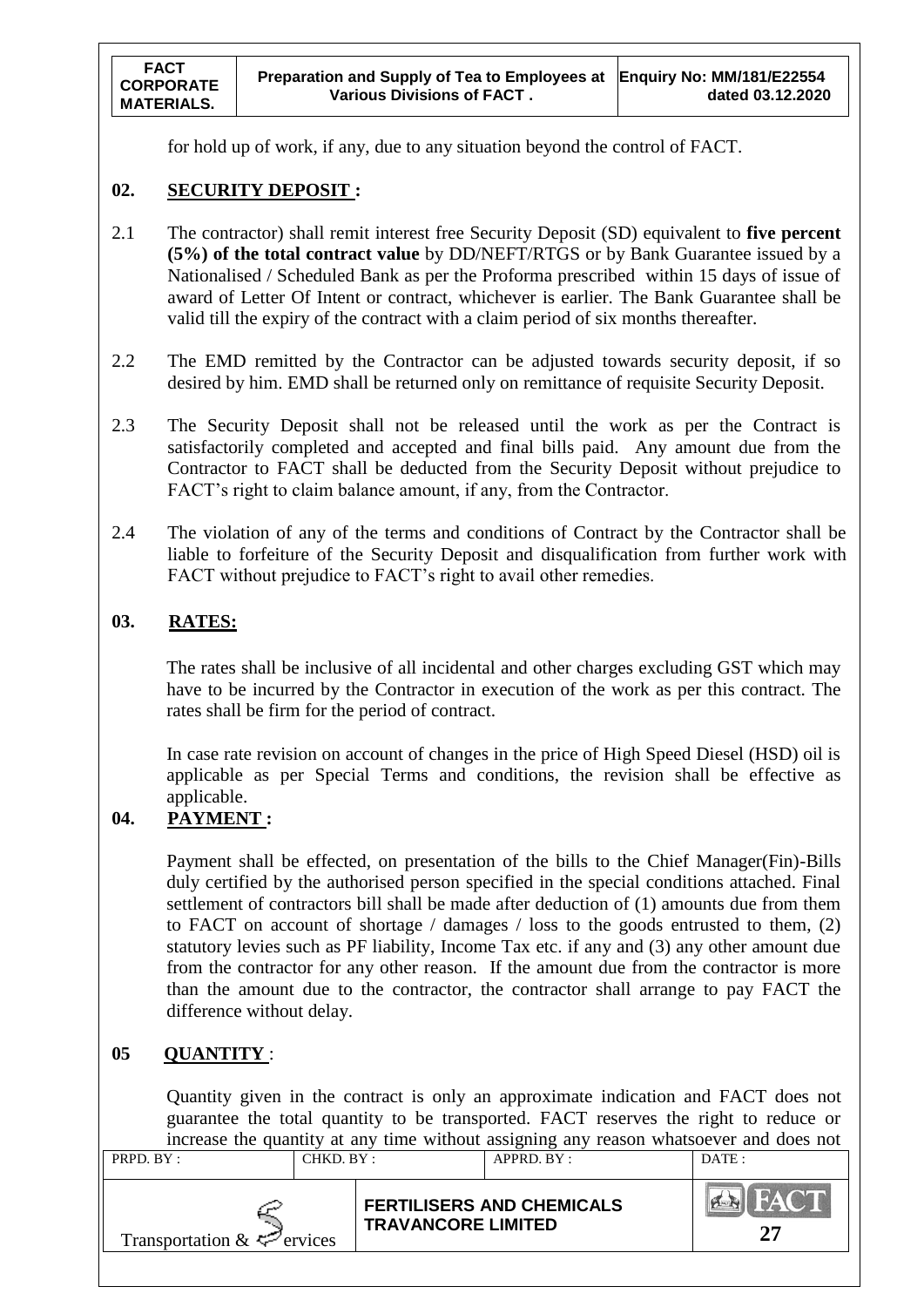give any guarantee regarding the quantity. The Contractor has no right to claim loss / loss of profit on account of reduction in revenue arising out of variation in quantity made available for transport.

## **06. CONTINUITY OF WORK :**

The contract shall not mean continuity of work for the Contractor. The Contractor shall contact the authorised representatives of FACT for obtaining instructions. The instructions given over telephone have also to be complied with.

### **07. RESPONSIBILITY FOR MATERIAL:**

The Contractor shall be responsible for the material entrusted to him and shall compensate FACT for any shortage or damage while the goods are in his custody.

## **08. SECURITY & SAFETY REGULATIONS :**

- 8.1 The Contractor shall strictly observe the Security and Safety Regulations of FACT. Any loss or damage incurred by FACT, on account of the neglect or failure of the Contractor or the Contractor"s employees, representatives including the crew of the vehicles/tankers to observe the security and safety regulations shall be to the Contractor"s account.
- 8.2 Smoking and carrying smoking material (including matches) inside FACT premises is prohibited due to safety reasons and the Contractor shall ensure that his employees, representatives and crew comply with this.
- 8.3 Any damage caused to any of FACT"s buildings, equipment, vehicles, crafts etc. and that of any other contractor/s due to the negligence of the Contractor, his employees, his representatives and crew shall be to the account of the Contractor and FACT shall be indemnified and compensated in all such respects by the Contractor.
- 8.4 All precautions in transporting and handling whether stipulated or not shall be adhered to by the Contractor. The Contractor shall exercise care, diligence and promptness in the work and adhere to transport Rules and regulations, statutory obligations and all other Rules and Laws that have a bearing on the work. Any damages/shortages/penalties or any action legal or otherwise arising out of the Contractor's delay or failure or negligence or breach of statutory obligations shall be to the Contractor's account. If any loss/expenditure arising from the breach thereof is not met satisfactorily by the Contractor, FACT reserves the right to withhold payment of bills/Security Deposit and discharge the obligations of the Contractor without prejudice to FACT claiming from the Contractor full value of damages/compensation. The account rendered by FACT in this connection shall be treated as final.
- 8.5 The vehicles/tankers, if any, employed during the course of the execution of the Contract, shall have valid permits for carrying out the intended task.

8.6 Due safety requirements in handling and transporting hazardous chemicals like liquid

| PRPD. BY:<br>CHKD. BY:          |  |                           | APPRD. BY:                       | DATE: |
|---------------------------------|--|---------------------------|----------------------------------|-------|
| Transportation $\&\&\&$ ervices |  | <b>TRAVANCORE LIMITED</b> | <b>FERTILISERS AND CHEMICALS</b> | 28    |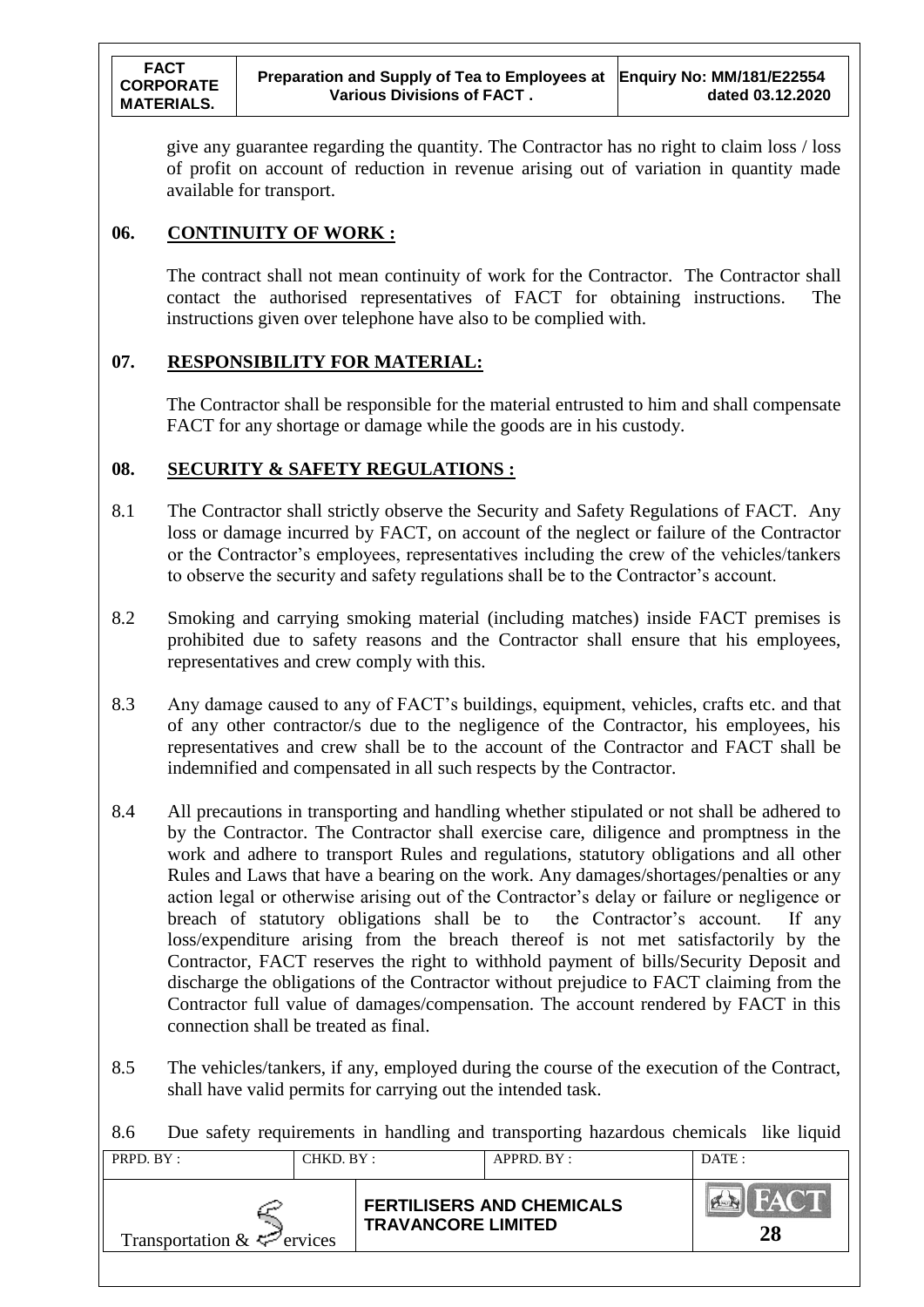Sulphuric Acid, Sulphuric Acid etc. filled in tankers, as provided vide Motor Vehicles Act 1988 and the Central Motor Vehicle Rules 1989 and regulations formulated from time to time by the proper authority, shall be adhered to by the Contractor at his own expense. The vehicles shall be legibly and conspicuously marked with an emergency information panel, as applicable, in each of the three places as per Rule 134 of the Central Motor Vehicle Rules 1989. Further any person driving the vehicle employed in the work as per the Contract shall have the ability to read and write at least one Indian language as per rule 9 of the Central Motor Vehicle Rules 1989 and Rules 4 of the Central Motor Vehicles (amended) Rules 1993

8.7 The vehicles shall be equipped with all the necessary safety appliances/equipment for emergency and rescue purpose as stipulated in Motor Vehicles Act 1988 and rules thereto.

## **09. STATUTORY OBLIGATIONS**

- 9.1 The Contractor shall comply with the requirements of all Local, State and Central Govt. Acts, Rules Regulations, By-Laws, Orders etc, in force from time to time and in particular Indian Factories Act, Workmen"s Compensations Act, Contract Labour (regulations and abolition) Act 1970, Minimum Wages Act 1936, The Mines Act 1952, The Explosives Act 1884 and all other relevant Acts and Laws as amended from time to time in so far as they are or may be applicable to the execution of works as per this contract.
- 9.2 The Contractor shall obtain at his cost all permits, license and other authorisation, as required for his work, from Govt. authorities. The Contractor shall maintain proper records & registers as required by the concerned statutes and submit them to FACT as and when required.
- 9.3 Proper records of payment of wages to workers/labourers/crew etc. engaged in the work shall be maintained by the Contractor and produced for inspection when required by FACT.
- 9.4 The contractor shall obtain required licence under the Food Safety and Standards Act 2006, and shall produce proof towards submission of application for the same within two weeks of commencement of the contract.
- 9.5 The Contractor shall be responsible for all payments to his workmen including Employees State Insurance and Provident Fund benefits etc., if any, i.e. FACT shall not make any payments to the Contractor other than the rates agreed for the work. All extra payments, if any, to be made to the Contractor's workmen during the course of contract period shall be borne entirely by the Contractor.
- 9.6 In case the Contractor fails to discharge his statutory obligations leading to a situation where in FACT is to incur any expenditure/loss in their capacity as the Principal Employer such expenditure/loss shall be realised from the Contractor.

| CHKD. BY:<br>PRPD. BY:          |  |                           | APPRD. BY:                       | DATE: |
|---------------------------------|--|---------------------------|----------------------------------|-------|
| Transportation $\&\&\&$ ervices |  | <b>TRAVANCORE LIMITED</b> | <b>FERTILISERS AND CHEMICALS</b> | 29    |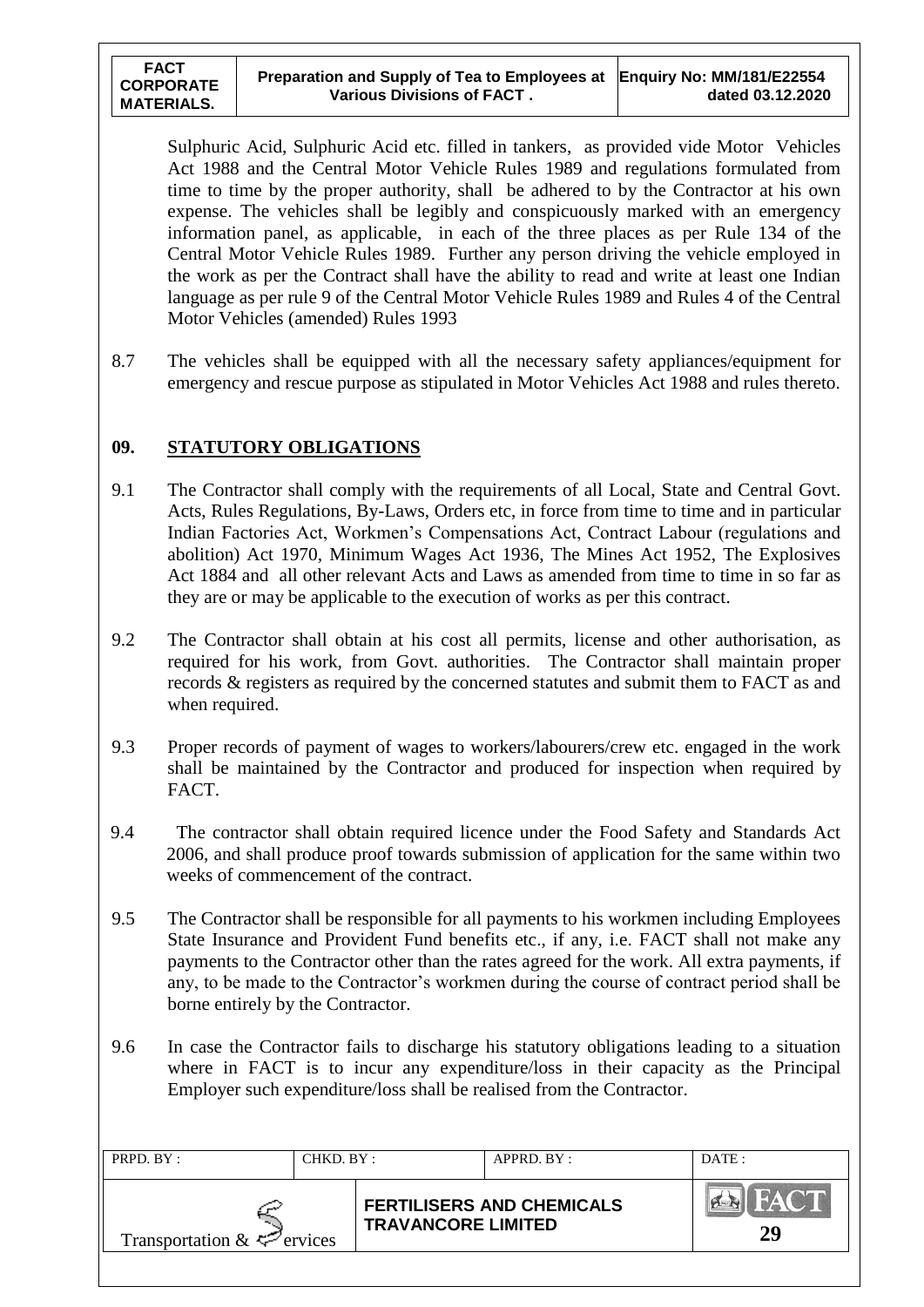#### **10. CONTRACTOR's WORKMEN**

FACT shall have no dealing with the Contractor's workmen or their Union. FACT reserves the right to debar any of the contractor's employees/workmen/crew from entering FACT premises for whatever reason FACT deems fit.

### **11. DEFAULT:**

In the event of failure on the part of the Contractor to execute the Contract to FACT's satisfaction, FACT may, at their option, either recover from the Contractor liquidated damages as prescribed in the "Special Conditions", if any, or at the risk and cost of the Contractor and without prejudice to FACT's other rights as per the Contract, terminate the Contract wholly or partially and carry out the work through other contractors or by themselves.

### **12. TERMINATION :**

- 12.1 If any work entrusted with other contractors by FACT is obstructed by, interfered with or caused to be interfered with by the Contractor, his employees, his representatives or crew, the contract shall be terminated without notice and the remaining work for the unexpired portion of the contract arranged by FACT through others at the Contractor's risk and cost.
- 12.2 The contract can be terminated by FACT with one month's notice at any time during the pendency of the contract.

### **13. FORCE MAJEURE:**

Neither the Contractor nor FACT shall be considered in default in the performance of their obligations under the Work Order so long as the performance is prevented or delayed because of Force Majeure conditions like war or hostilities, riots or civil commotion, earth quake, flood or tempest, drought, accident, fire or explosion, labour strike or lock-out or Act-of-God or because of any law and order proclamation, regulation or ordinance of Government or subdivision there of and situation arising out of our plant break downs. Notice of a Force Majeure situation shall be given by the affected party to the other party with in one week of its occurrence. Should such a delay be for more than three months, FACT shall have the right to cancel the Work Order at no charge to FACT and FACT shall be entitled to reimbursement of any amount due from the Contractor.

### **14. ASSIGNMENT :**

The Contractor shall not assign, transfer or sub-let this work order without the prior written approval of FACT.

#### **15. APPLICABLE LAW & SETTLEMENT OF DISPUTES:**

15.1 This contract shall be subject to and shall in all respects be governed by Indian law.

| PRPD. BY:                       | CHKD. BY: |                           | APPRD. BY:                       | DATE: |
|---------------------------------|-----------|---------------------------|----------------------------------|-------|
| Transportation $\&\&\&$ ervices |           | <b>TRAVANCORE LIMITED</b> | <b>FERTILISERS AND CHEMICALS</b> | 30    |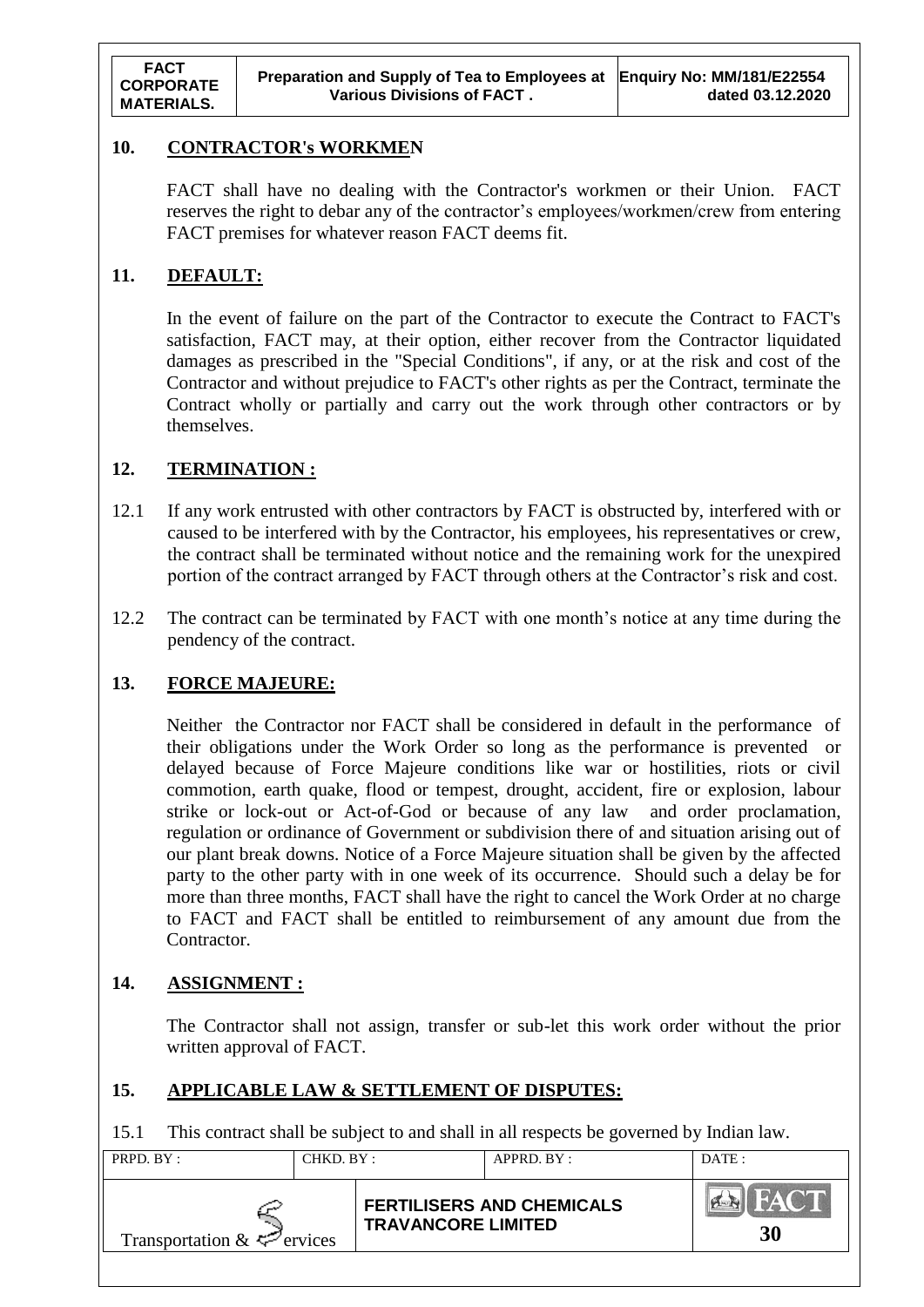- 15.2 If any dispute arises out of or relating to or in connection with this contract, between the contractor and the owner/FACT, the same shall be amicably settled through mutual discussions, failing which, the unresolved dispute (s) shall be referred to arbitration in accordance with the provisions of the Arbitration and Conciliation Act, 1996, as amended from time to time and number of Arbitrator shall be one. The Venue of the Arbitration shall be at Ernakulam and the proceeding shall be in English.
- 15.3 Any legal proceedings relating to or in connection with this contract shall be limited to the exclusive jurisdiction of the High Court of Kerala..

### **16. ENVIRONMENT MANAGEMENT SYSTEM :**

FACT is a company having Environmental Management System according to ISO 14001 standard. The Contractor shall ensure that none of their activities cause damage to the environment.

### **17. FRAUD PREVENTION POLICY OF FACT:**

FACT a Central Public Sector Undertaking (PSU) follows Corporate Governance principles proactively and has formulated a Fraud Prevention Policy. Details of Fraud Prevention Policy of FACT-2012 can be viewed in FACT"s Website *[www.fact.co.in](http://www.fact.co.in/)*. Contractors shall make themselves aware and also ensure compliance of the same.

### **18. ENTIRETY OF CONTRACT :**

All of the terms agreed to between the Contractor and FACT are included in the Work Order and no other communication, written, oral, or implied shall be considered to be included in the Work Order or form part of the Work Order, unless specifically agreed to in writing by FACT.

| PRPD. BY:                       | CHKD. BY: |                           | APPRD. BY:                       | DATE: |
|---------------------------------|-----------|---------------------------|----------------------------------|-------|
| Transportation $\&\&\&$ ervices |           | <b>TRAVANCORE LIMITED</b> | <b>FERTILISERS AND CHEMICALS</b> |       |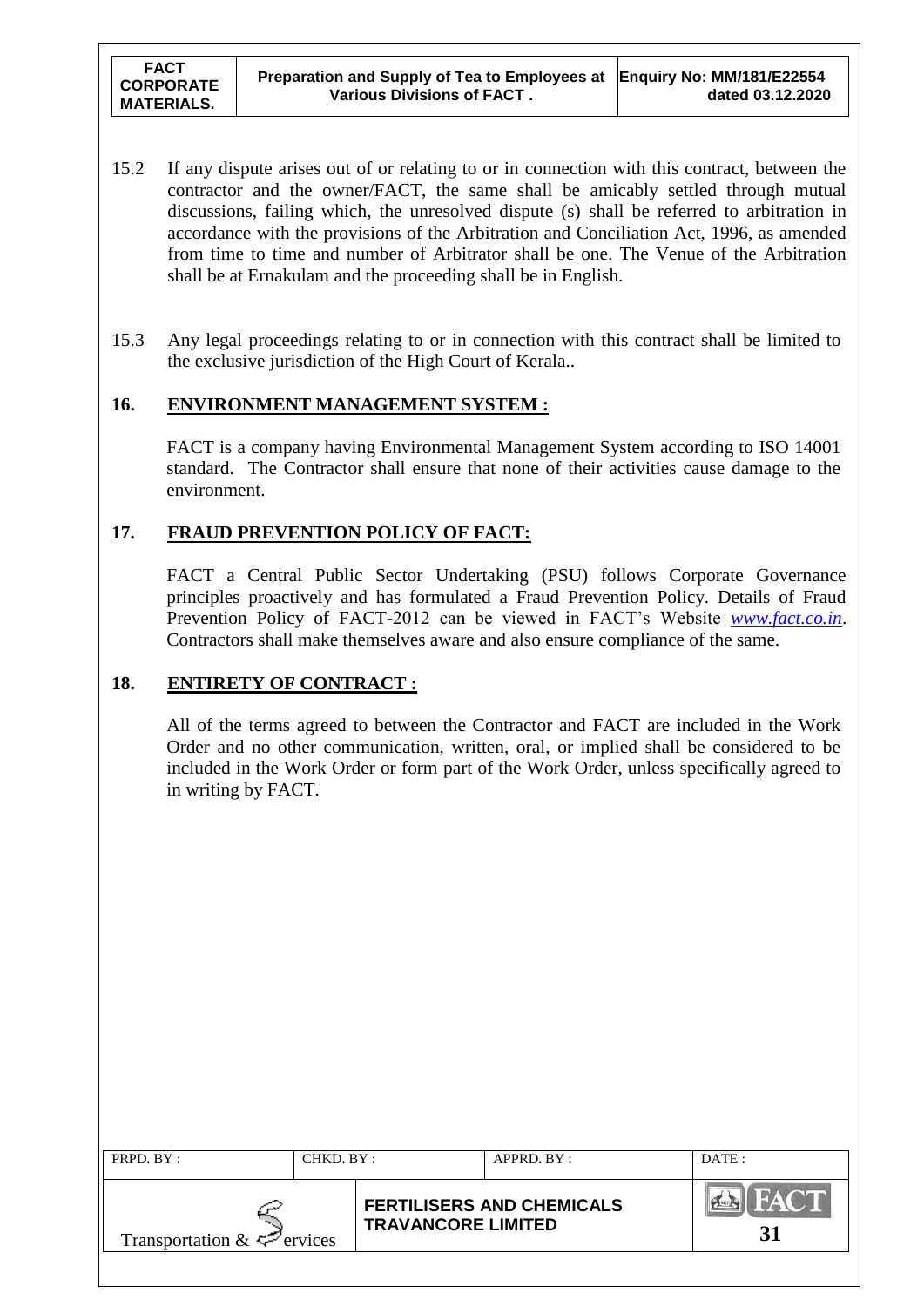## **ANNEXURE: VII**

## **PROFORMA OF UNPRICED COPY OF PRICE BID**

(To be submitted along with Part-A Bid)

## Sub: **Preparation and supply of Tea to Employees at various divisions of FACT.**

. **Note** : Please **do not fill in Rates in this format**. Please fill in **"Quoted"** in the blank column provided.

| Sl. No. | Schedule of Work                                                                                            | Unit           | Estimated<br>quantity | Indicate<br>"Quoted" |
|---------|-------------------------------------------------------------------------------------------------------------|----------------|-----------------------|----------------------|
|         | Preparation and Supply of Tea (150 ml) to<br>Employees of the Company as per Scope of<br>Work in Annexure-V | N <sub>O</sub> | 7,36,290              |                      |

*GST shall be extra as applicable based on statutory notifications.*

This bid is submitted in compliance with the enquiry documents and accepting all the requirements, instructions, terms and conditions, proforma of bank guarantee and proforma of agreement etc. without any deviation.

*(Signed by)*

|                                                   |                           |                                  | Name and address of the Bidder: |
|---------------------------------------------------|---------------------------|----------------------------------|---------------------------------|
|                                                   |                           |                                  |                                 |
|                                                   |                           |                                  |                                 |
| Date: $\ldots \ldots \ldots \ldots \ldots \ldots$ |                           |                                  | (Stamp)                         |
|                                                   |                           |                                  |                                 |
|                                                   |                           |                                  |                                 |
|                                                   |                           |                                  |                                 |
|                                                   |                           |                                  |                                 |
|                                                   |                           |                                  |                                 |
|                                                   |                           |                                  |                                 |
| PRPD. BY:<br>CHKD. BY:                            |                           | APPRD. BY:                       | DATE:                           |
| Transportation & $\leq$ ervices                   | <b>TRAVANCORE LIMITED</b> | <b>FERTILISERS AND CHEMICALS</b> | PAC<br>32                       |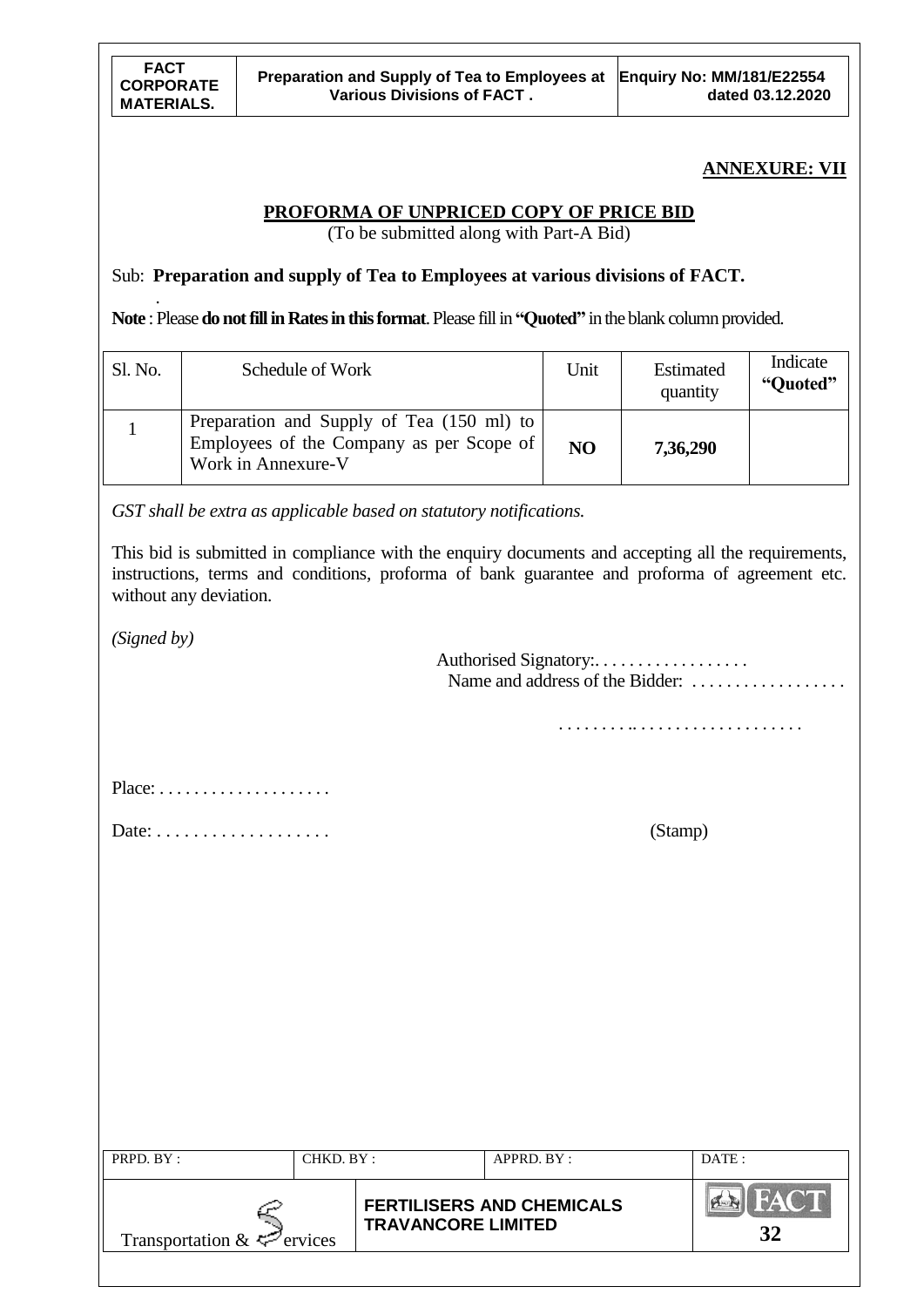| FACT              |
|-------------------|
| <b>CORPORATE</b>  |
| <b>MATERIALS.</b> |

## **ANNEXURE-VIII**

# **Part –B**

## **PROFORMA OF PRICE BID**

Please visit **[https://eprocure.gov.in](https://eprocure.gov.in/)** and search using the tender ID under FACT Tenders to see the price Bid (BOQ-EXCEL SHEET)

| PRPD. BY:                       | CHKD. BY: |                           | APPRD. BY:                       | DATE: |
|---------------------------------|-----------|---------------------------|----------------------------------|-------|
|                                 |           |                           |                                  |       |
| Transportation $\&\&\&$ ervices |           | <b>TRAVANCORE LIMITED</b> | <b>FERTILISERS AND CHEMICALS</b> | 33    |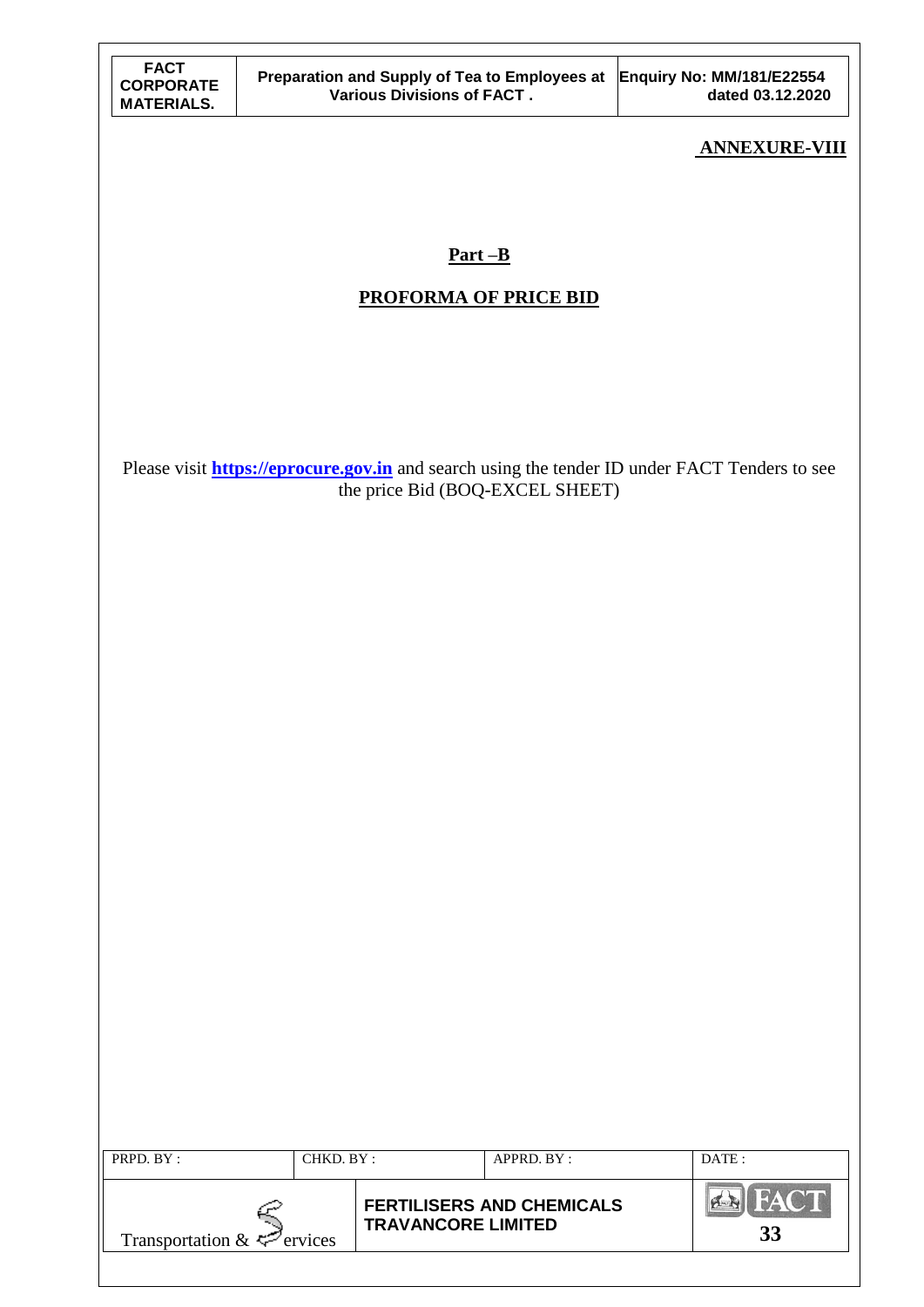#### **ANNEXURE -IX**

#### **PROFORMA OF BANK GUARANTEE FOR FURNISHING SECURITY DEPOSIT** (TO BE OBTAINED FROM A INDIAN NATIONALISED/SCHEDULED BANK ON STAMP PAPER WORTH ₹ 500/-)

To

The Fertilisers and Chemicals Travancore Ltd., Udyogamandal, Cochin-683 501.

Whereas FACT, Udyogamandal P.O., Kerala (hereinafter called referred to as the Company) has placed a work order no. ............... dated ............ with M/S.........................(hereinafter called the Contractor) for the work of .......................and whereas it is one of the conditions of the said work order that the Contractor shall either remit a sum of Rs.............. (Rupees..........................only) or furnish a Bank Guarantee for Rs............ (Rupees...........................only) as security deposit for the due fulfilment of the said work order by the said Contractor.

In consideration of the Company having agreed to accept a Bank Guarantee from us towards such security deposit in lieu of the cash deposit in accordance with the terms and conditions of the above work order, we................. The Bank (hereinafter referred to as the Bank) do hereby undertake to pay the Company merely on demand any sum or sums from time to time demanded by the Company up to a maximum of Rs................. (Rupees.......................only) being the amount of the security deposit against any loss or damage caused to or suffered by or would be caused to or suffered by the Company by reason of any breach by the said Contractor of any of the terms and conditions contained in the said work order.

We, the said Bank, do hereby undertake to pay the amount so demanded by the Company without any demur merely on a demand from the Company stating that the amount claimed is due by way of loss or damage caused to or suffered or would be caused to or suffered by the Company by reason of breach by the said Contractor of any of the terms and conditions contained in the said contract. Any such demand made on the Bank shall be conclusive as regards the amount due and payable by the Bank under this guarantee.

We undertake to pay to the Company any money so demanded notwithstanding any dispute or disputes raised by the said Contractor in any suit or proceeding pending before any court or Tribunal relating thereto our liability under this present being absolute and unequivocal.

The payment so made by us under this Guarantee shall be a valid discharge of our liability for payment there under and the said Contractor shall have no claim against us for making such payment.

We.......................... further agree that the guarantee herein contained shall remain in full force and effect during the period that would be taken for the performance of the said contract and that it shall continue to be enforceable till all the dues of the Company under or by virtue of the said contract have been fully paid and its claim satisfied or discharged or till the Company certifies that the terms and conditions of the said contract have been fully and properly carried out by the said contractor and accordingly discharges this guarantee.

We............................. further agree with the said company that they shall have the fullest liberty without our consent and without affecting in any manner our obligations hereunder to vary any of the terms and conditions of the said contract or to extend time of performance by the said Contractor or to postpone for any time and from time to time any of the powers exercisable by it against the said Contractor and either to enforce or forebear from enforcing any of the terms and conditions governing the said contract or securities available to the Company and the said Bank shall not be released from its liability under these presents by any exercise by the Company of the liber-

| PRPD. BY:                       | CHKD. BY: |                           | APPRD. BY:                       | DATE:       |
|---------------------------------|-----------|---------------------------|----------------------------------|-------------|
| Transportation $\&\leq$ ervices |           | <b>TRAVANCORE LIMITED</b> | <b>FERTILISERS AND CHEMICALS</b> | HACTI<br>34 |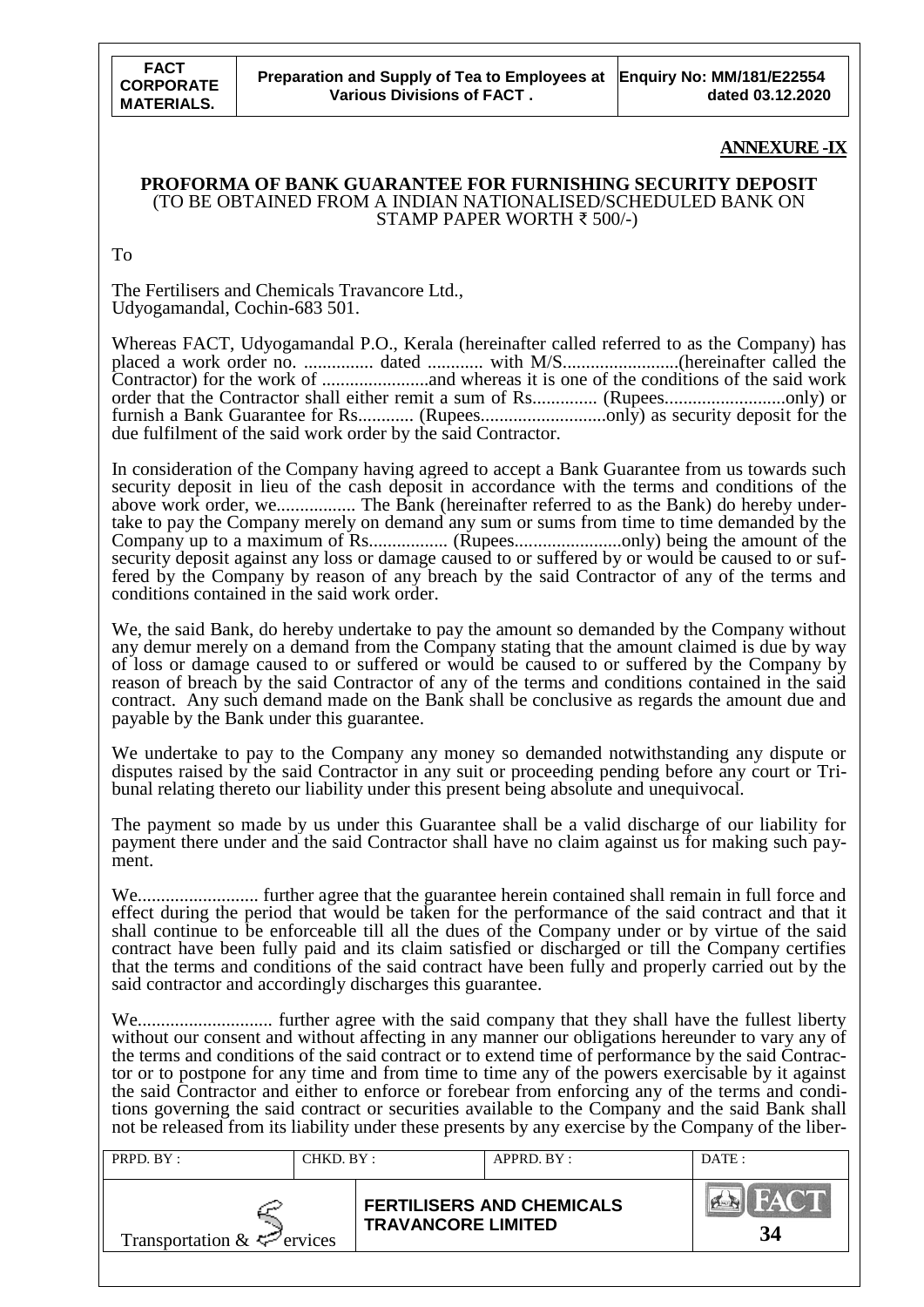ty with reference to the matters aforesaid or by reason of time being given to the said Contractor or any other forbearance, act or omission on the part of the Company or any indulgence by the Company to the said Contractor or any other matter of thing whatsoever which under the law relating to sureties, but for this provision, have the effect of so relieving us.

This guarantee shall not be affected by any change in the constitution of the Bank or the Company or the said Contractor nor shall this guarantee be affected by any change in the constitution of the Company or the said Contractor by absorption with any other body or corporation and this guarantee shall be available to or enforceable by such body or corporation.

Our guarantee shall remain in force until................. Unless a claim or demand is made within six months after the expiry of the above date, all the Company's rights under the guarantee shall be deemed as waived/forfeited and we shall be relieved and discharged from all liabilities there under. Notwithstanding anything contained hereinbefore, our liability under this guarantee shall be limited to an amount not exceeding Rs.................... (Rupees.............................. only).

Any notice by way of request, demand or otherwise hereunder may be sent by post to the Bank addressed as aforesaid and if sent by post, it shall be deemed to have been given at the time when it would be delivered in due course of post and in proving such notice when given by post, it shall be sufficient to prove that the envelope containing the notice was posted and certificate signed by an officer of the Company that the envelope was so posted shall be conclusive.

Disputes/differences, if any, relating to or arising out of this Bank Guarantee, shall be settled by courts having jurisdiction over Udyogamandal, in Kerala State, where the registered office of the company is situated and no other court shall have jurisdiction in the matter.

We........................................ Bank lastly undertakes not to revoke this guarantee during its currency except with the previous consent of the Company in writing.

Dated this..................... day of ................................Two thousand and Twenty.

For (Name of Bank) :

Authorised Official :

Name :

Designation :

Place:

Full address of the Branch issuing this guarantee:

| PRPD. BY:                       | CHKD. BY: |                           | APPRD. BY:                       | DATE: |
|---------------------------------|-----------|---------------------------|----------------------------------|-------|
| Transportation $\&\&\&$ ervices |           | <b>TRAVANCORE LIMITED</b> | <b>FERTILISERS AND CHEMICALS</b> | 35    |